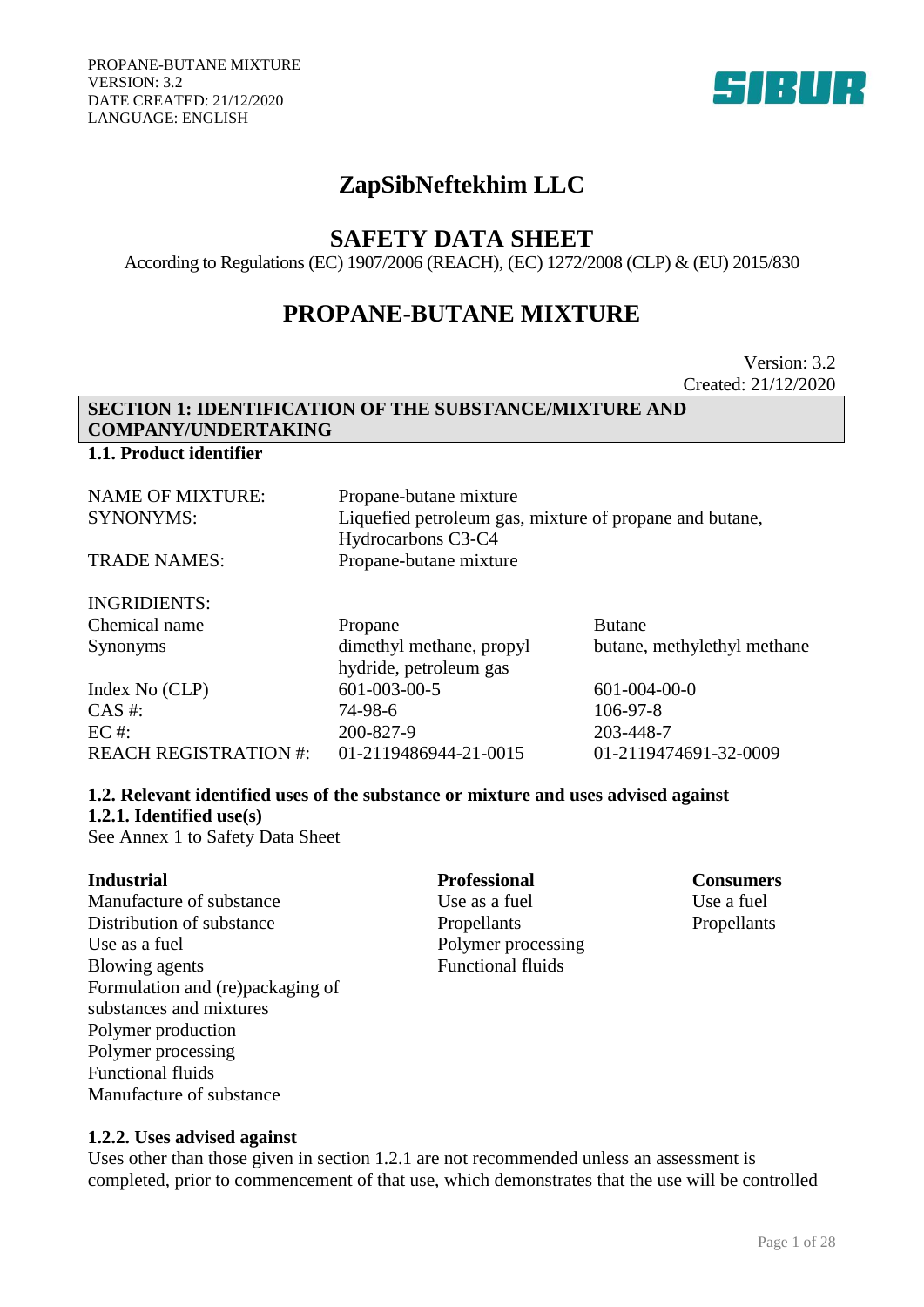PROPANE-BUTANE MIXTURE VERSION: 3.2 DATE CREATED: 21/12/2020 LANGUAGE: ENGLISH



## **1.3. Details of the supplier of the safety data sheet**

#### **Only representative**

| Company name:             | Gazprom Marketing and Trading France sas           |
|---------------------------|----------------------------------------------------|
| Address:                  | 68 avenue des Champs-Elysées, 75008, Paris, France |
| <b>Contact Telephone:</b> | $+33142997364$                                     |
| Fax:                      | $+33142997398$                                     |
| Email Address:            | alexandre.bouchon@gazprom-mt.com                   |

#### **Manufacturer**

**number:**

| -vialiulattui ti         |                                                                                    |
|--------------------------|------------------------------------------------------------------------------------|
| Company name:            | ZapSibNeftekhim LLC                                                                |
| Address:                 | Promzona, 626150, Tobolsk, Tyumen region, Russian Federation                       |
| Phone:                   | $+7$ (3456) 398-000                                                                |
| Fax:                     | $+7(3456)266-449$                                                                  |
| Email Address:           | ZapSib@sibur.ru                                                                    |
| <b>Emergency phone:</b>  | $+7$ (3456) 398-755; $+7$ (3456) 398-000, ext. 8899 (office hours<br>only, $GMT+5$ |
| 1.4. Emergency telephone | 112 (Please note that emergency numbers may vary depending                         |

upon the country of delivery though 112 remains valid as

# **SECTION 2: HAZARDS IDENTIFICATION**

# **2.1. Classification of the substance or mixture**

#### **2.1.1. Classification according to Regulation (EC) No 1272/2008 (CLP)**

Physical/Chemical Hazards

Flam. Gas 1 H220: Extremely flammable gas Liquefied gas H280: Contains gas under pressure; may explode if heated

universal number)

Health Hazards Not classified.

Environmental hazards Not classified.

Additional hazard classes: Gases under Pressure: Compressed Gas/ Refrigerated Liquefied Gas / Dissolved Gas

**2.2. Label elements 2.2.1. Labelling according to Regulation (EC) No 1272/2008 (CLP) Signal word: DANGER Hazard pictogram**

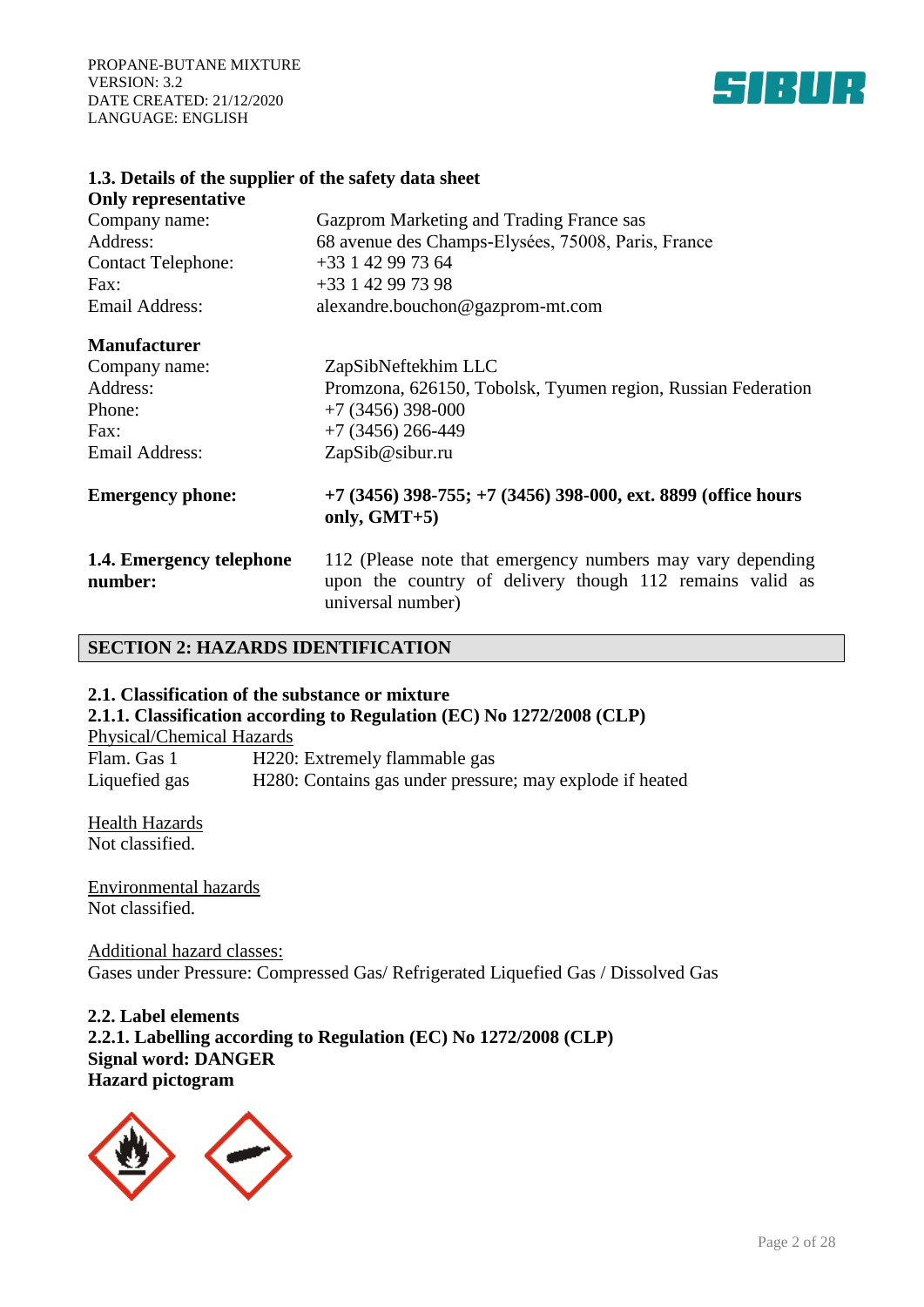

GHS02 GHS04

# **Hazard statements**

H220: Extremely flammable gas.

H280: Contains gas under pressure; may explode if heated.

#### **Precautionary statements**

P102: Keep out of reach of children.

P210: Keep away from heat, hot surfaces, sparks, open flames and other ignition sources. No smoking.

P243: Take actions to prevent static discharges.

P377: Leaking gas fire: Do not extinguish, unless leak can be stopped safely.

P381: In case of leakage eliminate all ignition sources.

P410+P403: Protect from sunlight. Store in a well-ventilated place.

## **2.3. Other hazards**

#### **Assessment PBT / vPvB**

According to Annex XIII of Regulation (EC) No.1907/2006 concerning the Registration, Evaluation, Authorisation and Restriction of Chemicals (REACH):

- not fulfilling PBT (persistent/bioaccumulative/toxic) criteria;
- not fulfilling vPvB (very persistent/very bioaccummulative) criteria.

## **Thermal hazards**

Contact with liquid form may cause frostbite.

#### **SECTION 3: COMPOSITION/INFORMATION ON INGREDIENTS**

#### **3.1. Substances**

Not applicable

#### **3.2. Mixtures:**

| <b>Name</b>          | EC#/<br>CAS#                      | <b>REACH</b><br><b>Registration #</b> | <b>Index No</b>      | Content,<br>$\frac{6}{9}$ | <b>Classification</b><br>according to<br><b>Regulation (EC)</b><br>1272/2008 (CLP) |
|----------------------|-----------------------------------|---------------------------------------|----------------------|---------------------------|------------------------------------------------------------------------------------|
| Propane              | 200-827-9/<br>74-98-6             | 01-2119486944-<br>21-0015             | $601 - 003 - 00 - 5$ | 30-98%                    | H220, H280                                                                         |
| <b>Butane</b>        | 203-448-7/<br>$106 - 97 - 8$      | 01-2119474691-<br>32-0009             | $601 - 004 - 00 - 0$ |                           | H <sub>220</sub> , H <sub>280</sub>                                                |
| $Iso-$<br>butane     | $200 - 857 - 2/$<br>$75 - 28 - 5$ | 01-2119485395-<br>27-0008             | $601 - 004 - 00 - 0$ | $2 - 70%$                 | H220, H280                                                                         |
| Hydrogen<br>sulphide | $231 - 977 - 3/$<br>7783-06-4     |                                       | $016 - 001 - 00 - 4$ | 0.003                     | H220, H280, H330,<br>H335, H400                                                    |

The product does not contain impurities or additives that could affect product's labelling and classification according to Regulation (EC) No 1272/2008 (CLP) in the concentration ranges specified.

Specific Conc. Limits (СLP): not established. M-factor: 1.

# **3.3. Additional Information**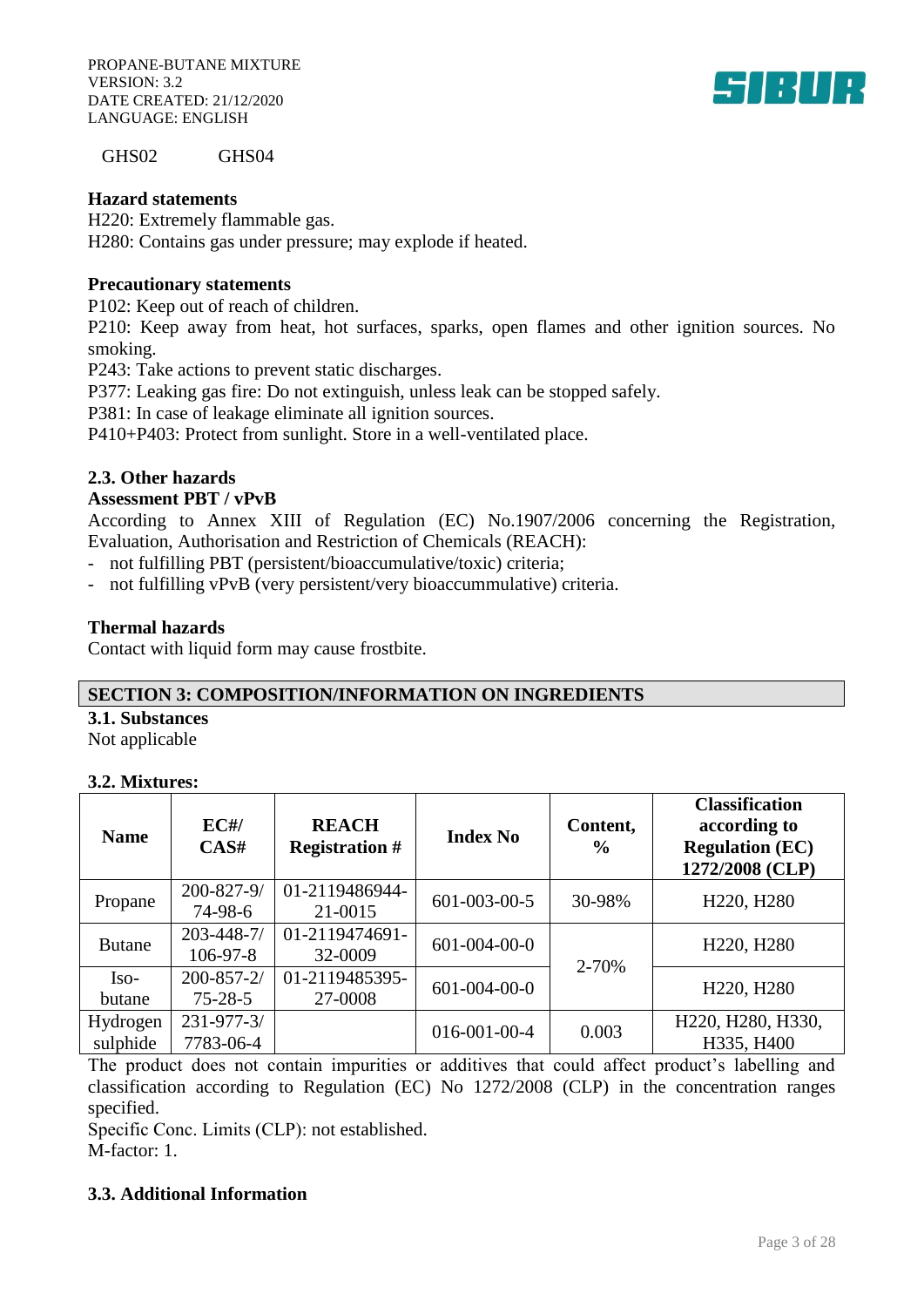

For full text of Hazard statements: see section 16.

## **SECTION 4: FIRSTAID MEASURES**

#### **4.1. Description of first aid measures**

#### **Product-specific hazards**

Extremely flammable liquefied gas. An asphyxiant at high concentrations – oxygen depletion can be fatal. Contact with the liquid may result in frostbite.

## **General information**

Warning before intervention:

Before attempting to rescue casualties, isolate area from all potential sources of ignition including disconnecting electrical supply.

Ensure adequate ventilation and check that a safe, breathable atmosphere is present before entry into confined spaces.

Take care to self-protect by avoiding becoming contaminated – use approved positive pressure air supplied breathing apparatus with a full facepiece.

Move contaminated patient(s) out of the dangerous area.

Take off all contaminated clothing immediately.

Keep victims warm and at rest, do not leave unattended.

Seek medical assistance - show the safety data sheet or label if possible.

## **Following inhalation**

Move victims to fresh air.

Do not leave the victim unattended.

Keep patient warm and at rest. If unconscious place in recovery position.

Seek immediate medical attention.

If breathing is difficult, give oxygen if possible, or assisted ventilation.

In the event of cardiac arrest, (no pulse), apply cardiopulmonary resuscitation.

# **Following skin contact**

Do not remove clothing that adheres due to freezing.

Immediately flush affected area with plenty of water – continue for at least 15 minutes.

If there are signs of frostbite, (blanching or redness of skin or burning or tingling sensation), do not rub, massage or compress the affected area. Send the casualty immediately to hospital.

#### **Following eye contact**

Remove any contact lenses.

Flush eyes with water thoroughly and continuously for at least 15 minutes.

Keep eye wide open while rinsing.

If there are signs of frostbite, pain, swelling, lacrimation or photophobia persists, the patient should be seen in a specialist health care facility.

# **Following ingestion**

Is not considered a likely route of exposure.

# **4.2. Most important symptoms and effects, both acute and delayed**

Inhalation: Headache weakness, dizziness, drowsiness. Exposure to high concentrations may cause asphyxiation, unconsciousness.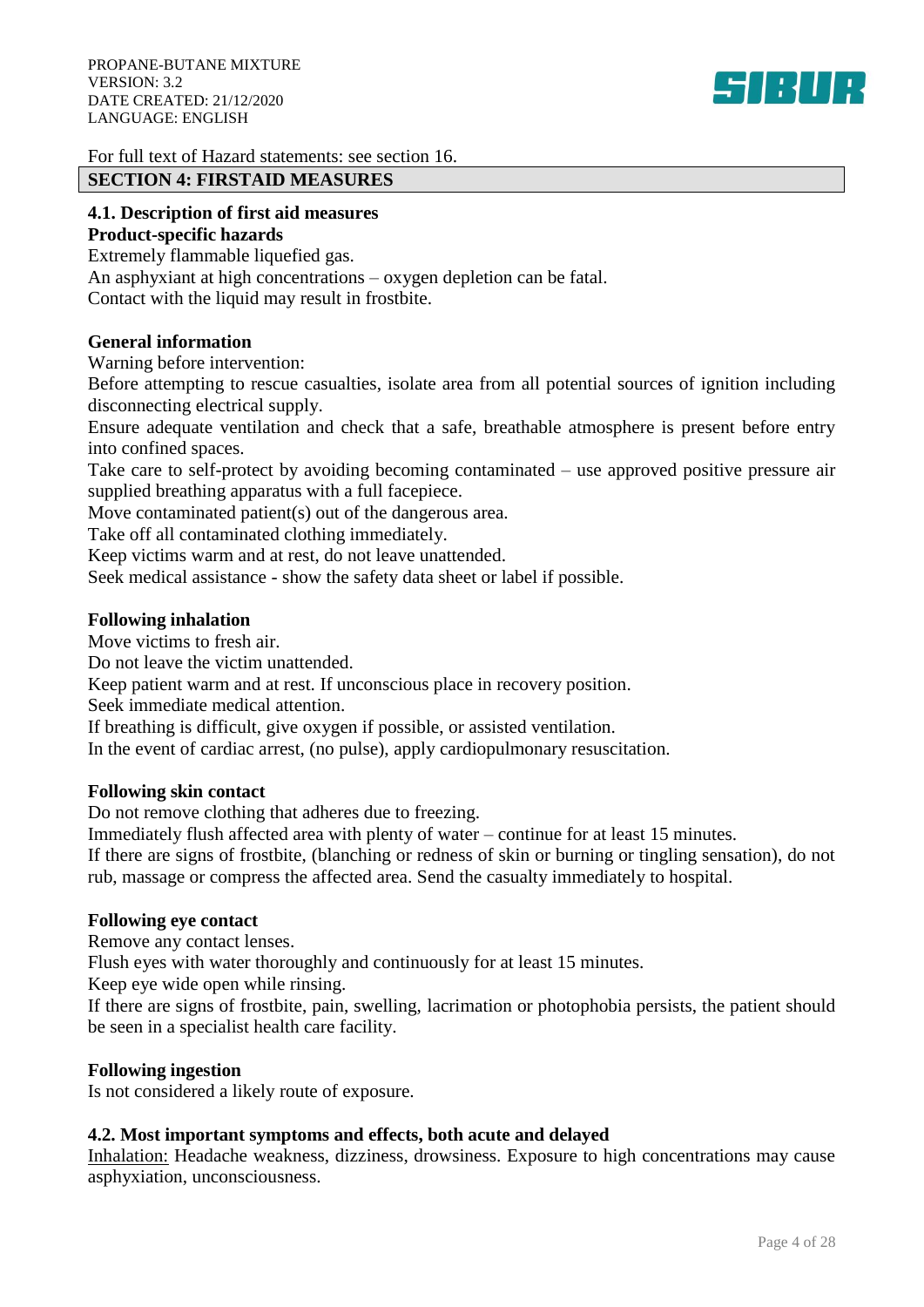PROPANE-BUTANE MIXTURE VERSION: 3.2 DATE CREATED: 21/12/2020 LANGUAGE: ENGLISH



Skin Contact: Contact with product in liquid form may cause frostbite. Prolonged or repeated contact with skin may cause redness, itching, irritation and eczema/chapping.

Eye Contact: Contact with product in liquid form may cause frostbite. Irritation of eyes and mucous membranes.

Ingestion: Frostbite to the lips and mouth may occur if in contact with the liquid.

# **4.3. Indication of any immediate medical attention and special treatment needed Advice to physician**

A simple asphyxiant gas at normal temperatures and pressures – there is no specific antidote. Oxygen-displacing gas. In the event of contact with product in liquid form treat for frostbite. Cardio-vascular monitoring. Symptomatic treatment.

# **SECTION 5: FIREFIGHTING MEASURES**

## **5.1. Extinguishing media**

## **Suitable extinguishing media**

Large fire: Use water spray, water fog or foam. Small fire: Dry powder or carbon dioxide  $(CO<sub>2</sub>)$  extinguisher, dry sand or firefighting foam.

## **Unsuitable extinguishing media**

Do NOT use water jet.

Simultaneous use of foam and water on the same surface is to be avoided as water destroys the foam.

# **5.2. Special hazards arising from the substance or mixture**

Vapour is denser than air – flashback may be possible over considerable distances.

Cylinders or other containment vessels may explode under fire conditions - use water spray to cool unopened containers.

Do not allow run-off from firefighting to enter drains or water courses – may cause explosion hazard in drains and may reignite.

#### **Combustion products**

Carbon monoxide, carbon dioxide and unburned hydrocarbons (smoke), sulphur oxides.

#### **5.3. Advice for firefighters**

#### **Fire Fighting Measures**

Where possible stop the flow of gas and if safe to do so.

Avoid inhalation of material or combustion by-products.

If the flow cannot be stopped allow the fire to burn out, whilst cooling containers and surroundings with a water spray.

Keep unnecessary people away, isolate hazard area and deny entry. Evacuate if fire gets out of control or containers are directly exposed to fire. Stay upwind and keep out of low areas.

Control run-off water by containing and keeping it out of sewers and watercourses. If risk of water pollution occurs, notify appropriate authorities.

# **Special protective equipment for fire-fighters**

Wear an approved positive pressure self-contained breathing apparatus with a full face-piece operated in positive pressure mode in addition to standard firefighting gear. Firefighter's clothing conforming to European standard EN469 (including helmets, protective boots and gloves) will provide a basic level of protection for chemical incidents.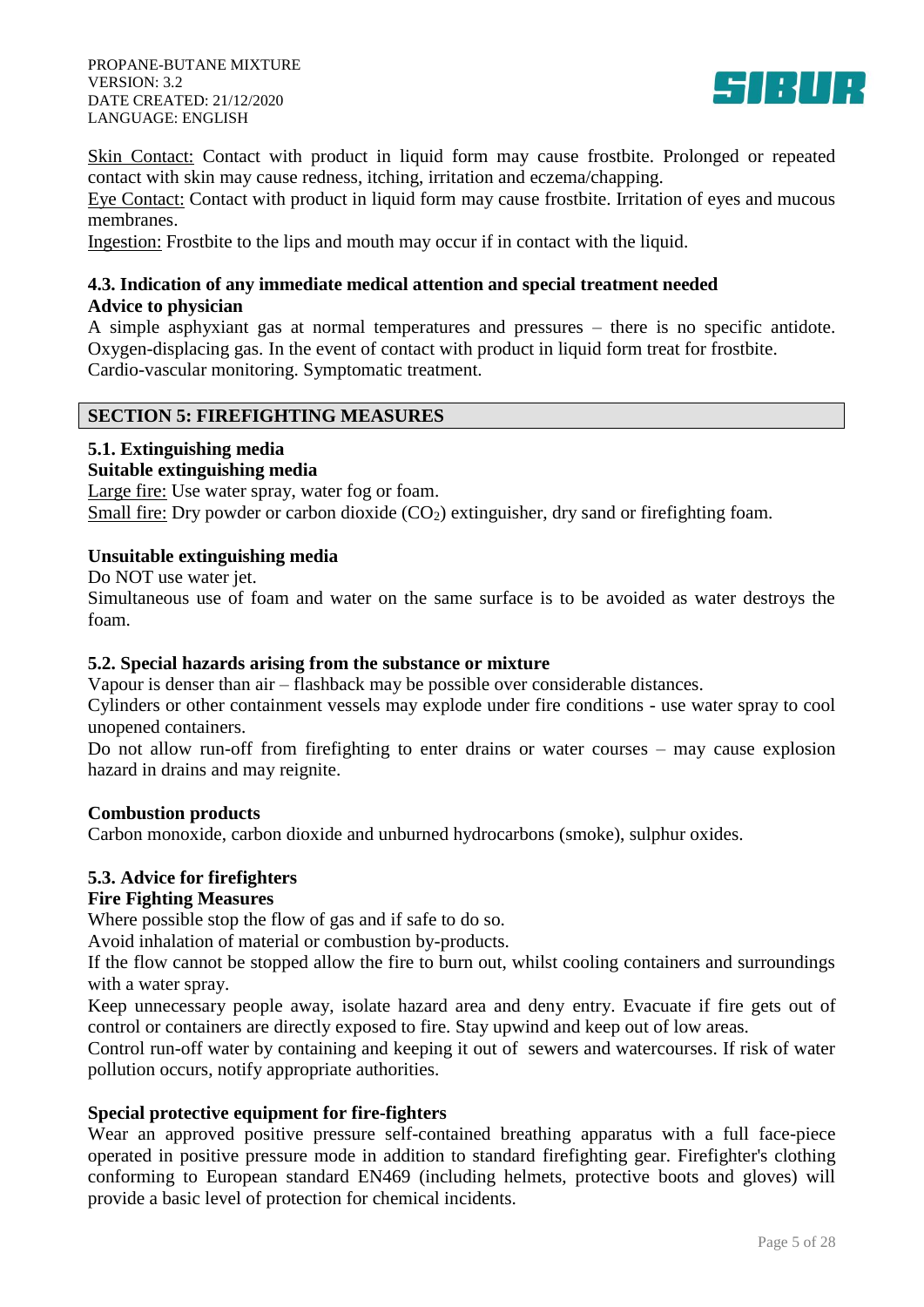

# **SECTION 6: ACCIDENTAL RELEASE MEASURES**

## **General information**

Spillages of material generate large volumes of extremely flammable gas which is heavier than air and will accumulate in low areas or confined spaces.

#### **6.1. Personal precautions, protective equipment and emergency procedures**

#### Personal precautions

Wear personal protective equipment, including self-contained breathing apparatus, unless the atmosphere is proved to be safe. See Section 8.

#### Emergency procedures

Stop leak if safe to do so. Avoid direct contact with released material and breathing vapours. Stay upwind.

Keep non-involved personnel away from the area of spillage. Alert emergency personnel.

Enter area only if strictly necessary. A combustible gas detector can be used to check for flammable gas or vapours.

Eliminate all ignition sources if safe to do so (e.g. electricity, sparks, fires, flares, etc.). No smoking. If required, notify relevant authorities according to applicable regulations.

#### Further accidental release measures

Spillages of liquid product will create a fire hazard and form an explosive atmosphere.

Ensure all equipment is non-sparking or electrically bonded.

Ensure adequate ventilation. Ensure good room ventilation at floor level too.

#### **6.2. Environmental precautions**

Do not allow entrance in sewage water, drainage systems, stretches of water, soil. Avoid penetration into drainage system or in rooms situated at a lower level because of danger of explosion. Issue an immediate alarm report to the company environmental protection department if the product unintentionally leaves the production area.

#### **6.3. Methods and materials for containment and cleaning up**

Land spillage

Prevent further leakage or spillage if safe to do so.

Prevent spillage from entering drains or any place where accumulation may occur.

Ensure adequate ventilation, especially in confined areas.

#### Spillages in water or at sea

Prevent further leakage or spillage if safe to do so.

Spillages of liquid product in the water will likely result in a quick and complete vaporization of the product. Isolate the area and prevent fire/explosion hazard for ships and other structures, taking into account wind direction and speed, until the material is completely dispersed.

If the spillage contaminates rivers, lakes or drains inform respective authorities.

## Methods for cleaning up: taking special safety precautions

Contain spillage – ventilate area and allow evaporating.

Clean contaminated area with oil-removing material.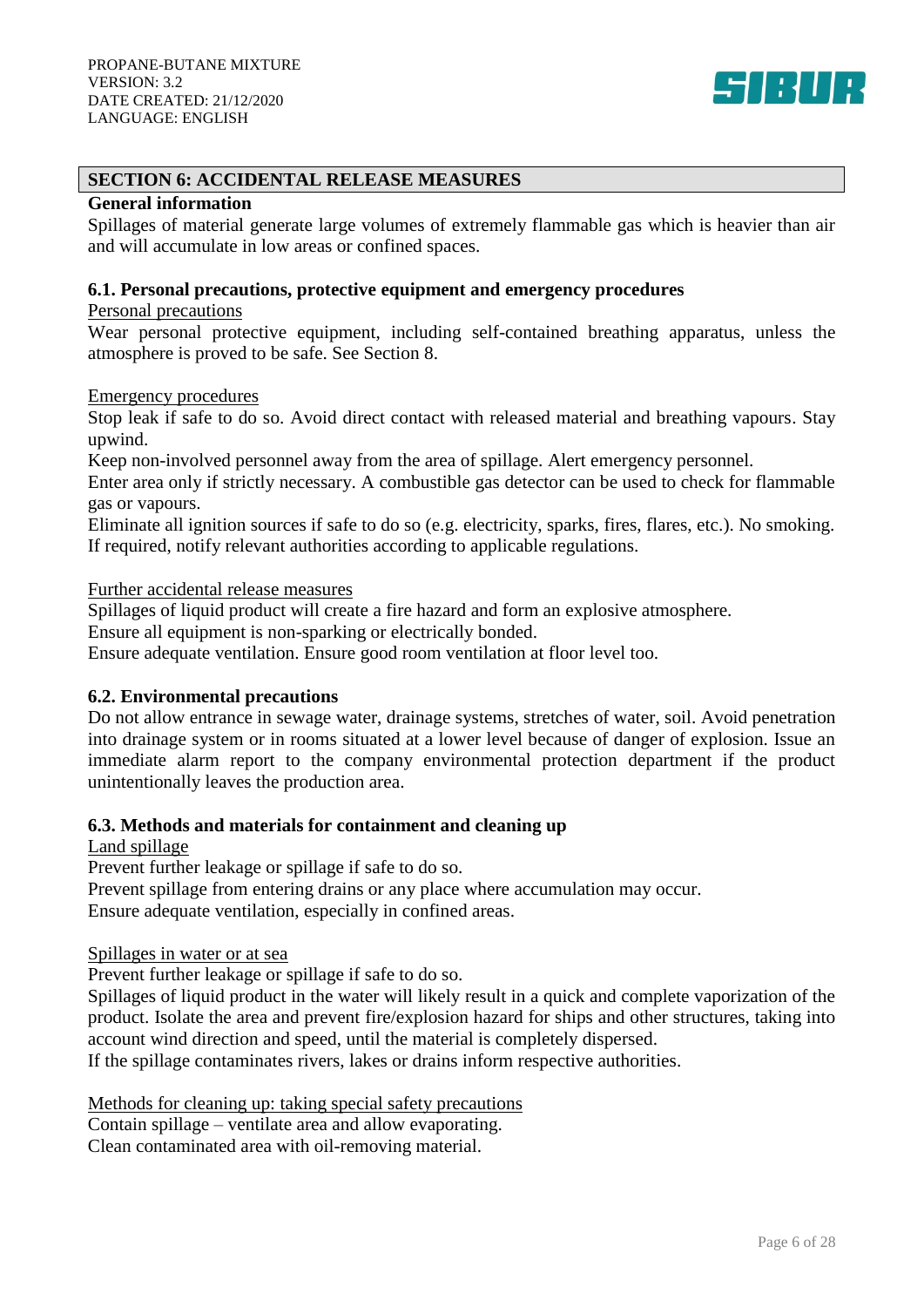

# **6.4. Reference to other sections**

For more information on personal protection/exposure controls or disposal considerations, please check Section 8 and 13 of this safety data sheet.

#### **SECTION 7: HANDLING AND STORAGE**

Obtain special instructions before use.

Risk of explosive mixtures of vapour and air.

#### **7.1. Precautions for safe handling**

Consider technical advances and process upgrades (including automation) for the elimination of releases.

Minimise exposure using measures such as closed systems, dedicated facilities and suitable general/local exhaust ventilation.

Drain down systems and clear transfer lines prior to breaking containment.

Clean/flush equipment, where possible, prior to maintenance.

Consider the need for risk based health surveillance.

Ensure safe systems of work or equivalent arrangements are in place to manage risks.

Regularly inspect, test and maintain all control measures.

Smoking, eating and drinking should be prohibited.

Use only in well ventilated areas.

Avoid all sources of ignition, oxidising agents, chlorine and hydrogen chloride or hydrogen fluoride.

Take precautionary measures against static discharges, use proper bonding and/or grounding procedures.

Use piping and equipment designed to withstand the pressures to be encountered.

Use a check valve or other protective device to prevent reverse flow.

Cleaning, inspection and maintenance of the internal structure of storage tanks must be done only by properly equipped and qualified personnel as defined by national, local or company regulations. Handle empty containers with care; vapour residue may be flammable.

Do not pressurise, cut, weld, braze, solder, drill, or grind on containers.

Dispose of rinse water in accordance with local and national regulations.

The vapour is heavier than air, beware of accumulation in pits and confined spaces.

Ensure that all relevant regulations regarding explosive atmospheres, and handling and storage facilities of flammable products are followed.

# **7.2. Conditions for safe storage, including any incompatibilities**

To store only in supplied cylinders or approved vessels.

No smoking.

Store in a designated cool and well-ventilated place.

Cylinders should be secured vertical - and only transported in a secure position in a well ventilated vehicle or hand truck.

Cylinders which have been are opened must be carefully resealed and kept upright.

For maintenance work or conservation, emptied tanks should be purged, and blanketed with inert gas (i.e. nitrogen).

# **7.3. Specific end use(s)**

None.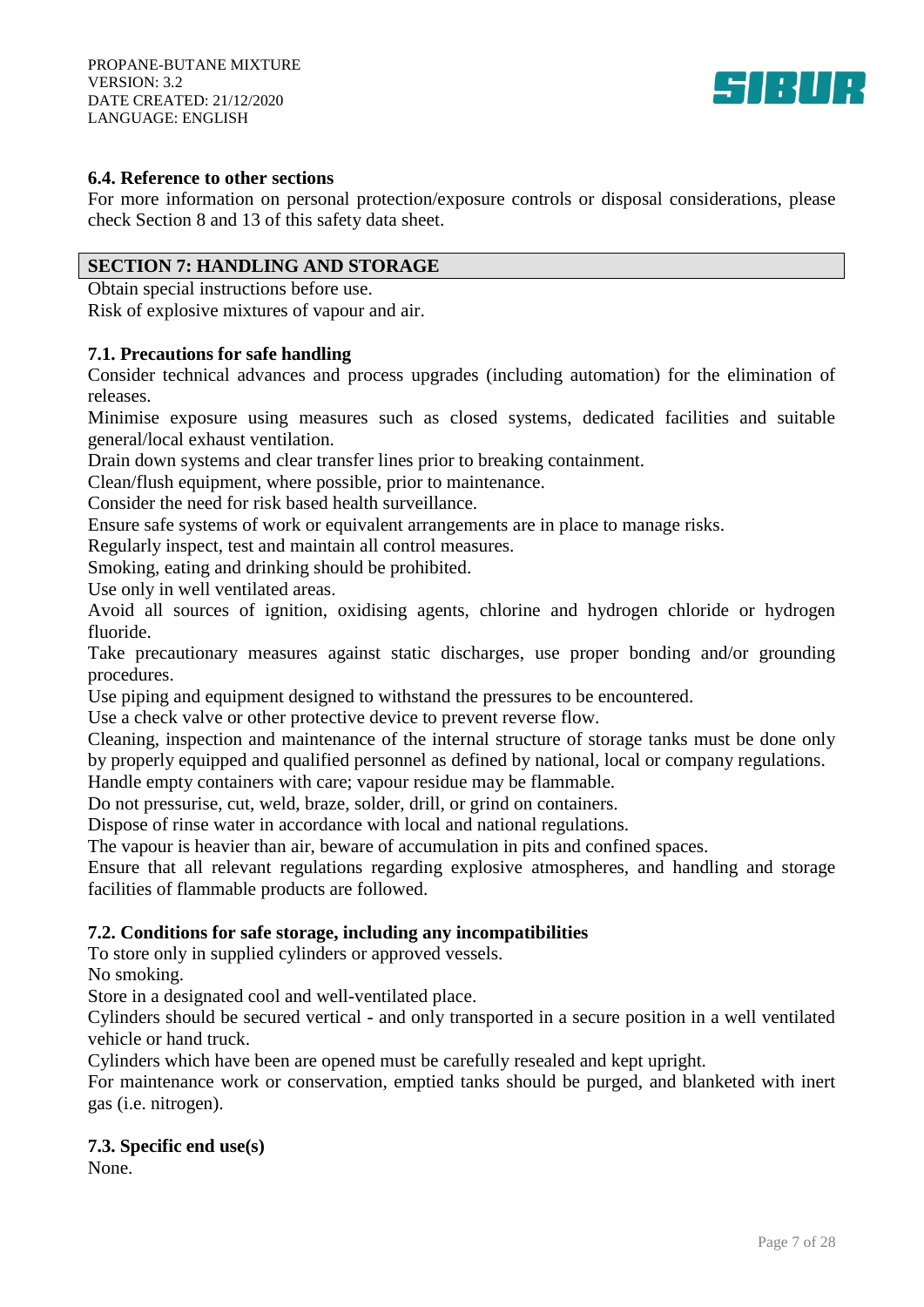

# **SECTION 8: EXPOSURE CONTROLS/PERSONAL PROTECTION**

# **8.1. Control parameters**

# **8.1.1. Occupational Exposure Limits**

| <b>Country</b>        | <b>LTEL</b>    | <b>LTEL</b>                       | <b>STEL</b>                  | <b>STEL</b>       | <b>Note</b> |
|-----------------------|----------------|-----------------------------------|------------------------------|-------------------|-------------|
|                       | 8 hr           | 8 hr                              | ppm                          | mg/m <sup>3</sup> |             |
|                       | TWA ppm        | TWA mg/m <sup>3</sup>             |                              |                   |             |
|                       |                | HYDROGEN SULPHIDE (CAS 7783-06-4) |                              |                   |             |
| European Union        | 5              | $\overline{7}$                    | 10                           | 14                |             |
| Austria               | 5              | $\overline{7}$                    | 5                            | $\overline{7}$    |             |
| Germany (AGS)         | 5              | 7.1                               | 10                           | 14.2              |             |
| Germany (DFG)         | $\overline{5}$ | 7.1                               | 10                           | 14.2              |             |
| Finland               | 5              | $\overline{7}$                    | 10                           | 14                |             |
| Latvia                |                | 10                                |                              |                   |             |
| Poland                |                | $\overline{7}$                    |                              | 14                |             |
| Switzerland           | 5              | 7.1                               | 10                           | 14.2              |             |
| <b>United Kingdom</b> | 5              | $\overline{7}$                    | 10                           | 14                |             |
|                       |                |                                   | <b>PROPANE (CAS 74-98-6)</b> |                   |             |
| Austria               | 1000           | 1800                              | 2000                         | 3600              |             |
| Germany (AGS)         | 1000           | 1800                              | 4000                         | 7200              |             |
| Germany (DFG)         | 1000           | 1800                              | 4000                         | 7200              |             |
| Finland               | 800            | 1500                              | 1100                         | 2000              |             |
| Poland                |                | 1800                              |                              |                   |             |
| Switzerland           | 1000           | 1800                              | 4000                         | 7200              |             |
|                       |                |                                   | <b>BUTANE (CAS 106-97-8)</b> |                   |             |
| Austria               | 800            | 1600                              | 1600                         | 3800              |             |
| Germany (AGS)         | 1000           | 2400                              | 4000                         | 9600              |             |
| Germany (DFG)         | 1000           | 2400                              | 4000                         | 9600              |             |
| Finland               | 800            | 1900                              | 1000                         | 2400              |             |
| Latvia                |                | 300                               |                              |                   |             |
| Poland                |                | 1900                              |                              | 3000              |             |
| Switzerland           | 800            | 1900                              |                              |                   |             |
| <b>United Kingdom</b> | 600            | 1450                              | 750                          | 1810              |             |

GESTIS International Limit values: http://limitvalue.ifa.dguv.de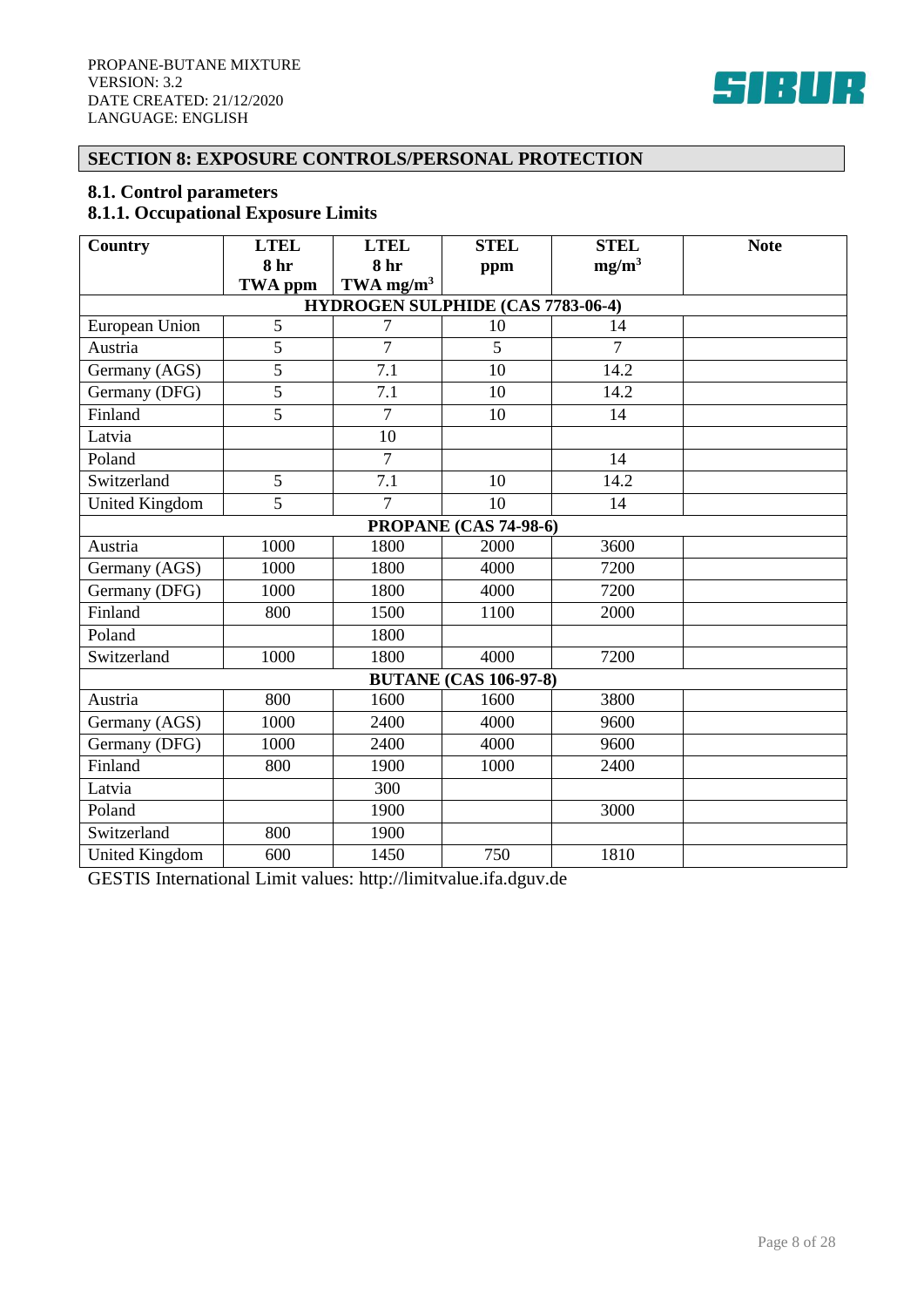

# **8.1.2. DNEL/ PNEC values DN(M)ELs for workers**

| <b>Exposure</b><br>pattern            | Route                                                                                                     | <b>DNEL / DMEL</b>                                                              | <b>Most</b><br>sensitive<br>endpoint                                                                                                          | <b>Justification</b>                                                                                                                                         |
|---------------------------------------|-----------------------------------------------------------------------------------------------------------|---------------------------------------------------------------------------------|-----------------------------------------------------------------------------------------------------------------------------------------------|--------------------------------------------------------------------------------------------------------------------------------------------------------------|
| Acute –                               | Dermal                                                                                                    | <b>NA</b>                                                                       | <b>NA</b>                                                                                                                                     | In accordance with section 2 of REACH Annex XI,<br>the study does not need to be conducted as<br>Petroleum Gases are flammable gases at room<br>temperature. |
| effects                               | systemic<br>NA (No-threshold<br>effect and/or no dose<br>Inhalation<br>response information<br>available) | <b>NA</b>                                                                       | A DNEL cannot be derived for this endpoint as no<br>LOAEL or NOAEL can be determined due to<br>absence of adverse effects relevant to humans. |                                                                                                                                                              |
| Acute –                               | Dermal                                                                                                    | <b>NA</b>                                                                       | <b>NA</b>                                                                                                                                     | In accordance with section 2 of REACH Annex XI,<br>the study does not need to be conducted as<br>Petroleum Gases are flammable gases at room<br>temperature. |
| local<br>effects                      | Inhalation                                                                                                | NA (No-threshold<br>effect and/or no dose<br>response information<br>available) | <b>NA</b>                                                                                                                                     | A DNEL cannot be derived for this endpoint as no<br>LOAEL or NOAEL can be determined due to<br>absence of adverse effects relevant to humans.                |
| Long-<br>$term -$                     | Dermal                                                                                                    | <b>NA</b>                                                                       | <b>NA</b>                                                                                                                                     | In accordance with section 2 of REACH Annex XI,<br>the study does not need to be conducted as<br>Petroleum Gases are flammable gases at room<br>temperature. |
| systemic<br>effects                   | Inhalation                                                                                                | NA (No-threshold<br>effect and/or no dose<br>response information<br>available) | NA                                                                                                                                            | A DNEL cannot be derived for this endpoint as no<br>LOAEL or NOAEL can be determined due to<br>absence of adverse effects relevant to humans                 |
| Long-<br>$term -$<br>local<br>effects | Dermal                                                                                                    | <b>NA</b>                                                                       | <b>NA</b>                                                                                                                                     | In accordance with section 2 of REACH Annex XI,<br>the study does not need to be conducted as<br>Petroleum Gases are flammable gases at room<br>temperature. |
|                                       | Inhalation                                                                                                | NA (No-threshold<br>effect and/or no dose<br>response information<br>available) | <b>NA</b>                                                                                                                                     | A DNEL cannot be derived for this endpoint as no<br>LOAEL or NOAEL can be determined due to<br>absence of adverse effects relevant to humans                 |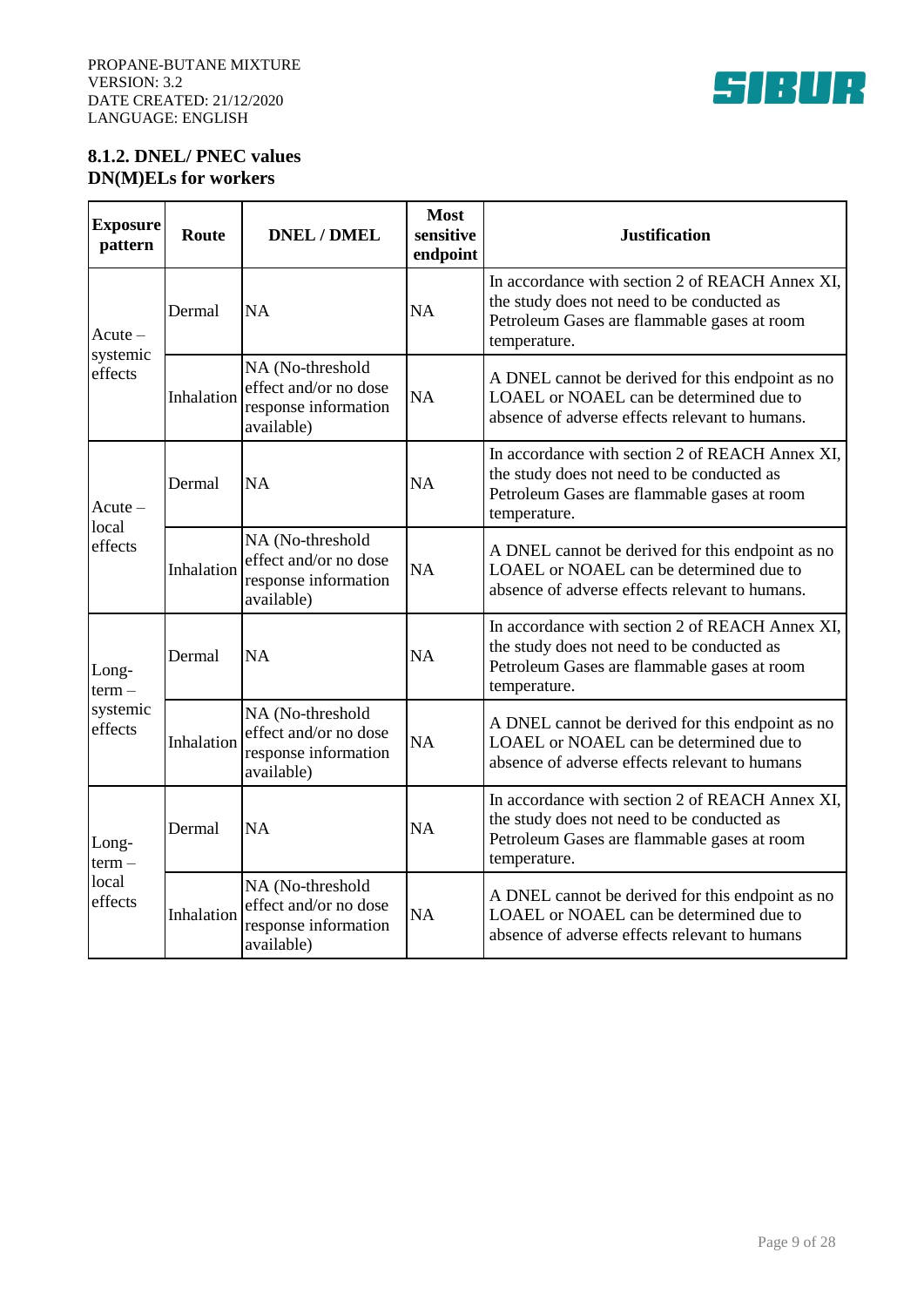

# **DN(M)ELs for the general population**

| <b>Exposure</b><br>pattern               | Route                                                                           | <b>DNEL / DMEL</b>                                                              | <b>Most</b><br>sensitive<br>endpoint                                                                                                         | <b>Justification</b>                                                                                                                                         |
|------------------------------------------|---------------------------------------------------------------------------------|---------------------------------------------------------------------------------|----------------------------------------------------------------------------------------------------------------------------------------------|--------------------------------------------------------------------------------------------------------------------------------------------------------------|
|                                          | Dermal                                                                          | <b>NA</b>                                                                       | <b>NA</b>                                                                                                                                    | In accordance with section 2 of REACH Annex<br>XI, the study does not need to be conducted as<br>Petroleum Gases are flammable gases at room<br>temperature. |
| $Acute -$<br>systemic<br>effects<br>Oral | Inhalation                                                                      | NA (No-threshold<br>effect and/or no dose<br>response information<br>available) | <b>NA</b>                                                                                                                                    | A DNEL cannot be derived for this endpoint as no<br>LOAEL or NOAEL can be determined due to<br>absence of adverse effects relevant to humans                 |
|                                          |                                                                                 | <b>NA</b>                                                                       | <b>NA</b>                                                                                                                                    | In accordance with section 2 of REACH Annex<br>XI, the study does not need to be conducted as<br>Petroleum Gases are flammable gases at room<br>temperature. |
| $Acute -$<br>local                       | Dermal                                                                          | <b>NA</b>                                                                       | <b>NA</b>                                                                                                                                    | In accordance with section 2 of REACH Annex<br>XI, the study does not need to be conducted as<br>Petroleum Gases are flammable gases at room<br>temperature. |
| effects<br>Inhalation                    | NA (No-threshold<br>effect and/or no dose<br>response information<br>available) | <b>NA</b>                                                                       | A DNEL cannot be derived for this endpoint as no<br>LOAEL or NOAEL can be determined due to<br>absence of adverse effects relevant to humans |                                                                                                                                                              |
|                                          | Dermal                                                                          | <b>NA</b>                                                                       | <b>NA</b>                                                                                                                                    | In accordance with section 2 of REACH Annex<br>XI, the study does not need to be conducted as<br>Petroleum Gases are flammable gases at room<br>temperature. |
| Long-<br>$term -$<br>systemic<br>effects | Inhalation                                                                      | NA (No-threshold<br>effect and/or no dose<br>response information<br>available) | <b>NA</b>                                                                                                                                    | A DNEL cannot be derived for this endpoint as no<br>LOAEL or NOAEL can be determined due to<br>absence of adverse effects relevant to humans                 |
|                                          | Oral                                                                            | NA                                                                              | NA                                                                                                                                           | In accordance with section 2 of REACH Annex<br>XI, the study does not need to be conducted as<br>Petroleum Gases are flammable gases at room<br>temperature. |
| Long-<br>$term -$<br>local<br>effects    | Dermal                                                                          | NA                                                                              | <b>NA</b>                                                                                                                                    | In accordance with section 2 of REACH Annex<br>XI, the study does not need to be conducted as<br>Petroleum Gases are flammable gases at room<br>temperature. |
|                                          | Inhalation                                                                      | NA (No-threshold<br>effect and/or no dose<br>response information<br>available) | NA                                                                                                                                           | A DNEL cannot be derived for this endpoint as no<br>LOAEL or NOAEL can be determined due to<br>absence of adverse effects relevant to humans                 |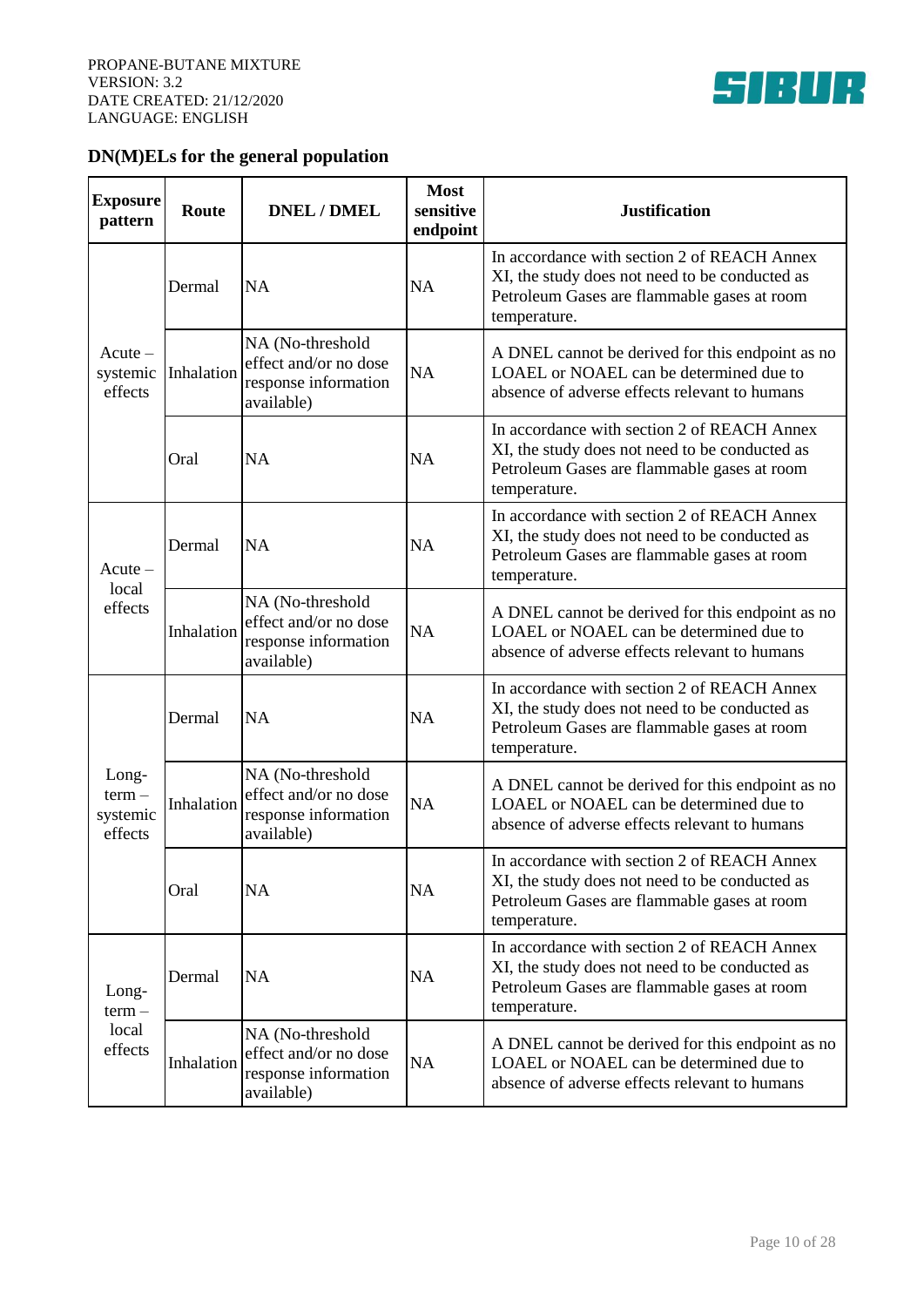

| <b>PNEC</b>                                          | <b>Assessment</b><br>factor | <b>Remarks/Justification</b>                                                                                                                                                                                                                                                                                                                                                                              |
|------------------------------------------------------|-----------------------------|-----------------------------------------------------------------------------------------------------------------------------------------------------------------------------------------------------------------------------------------------------------------------------------------------------------------------------------------------------------------------------------------------------------|
| water                                                |                             |                                                                                                                                                                                                                                                                                                                                                                                                           |
| PNEC aqua (freshwater):<br>Not applicable            | Not applicable              | Mixture is a gas and is extremely unlikely to<br>reside in the aquatic compartment. Deriving an                                                                                                                                                                                                                                                                                                           |
| PNEC aqua (marine water):<br>Not applicable          | Not applicable              | aquatic PNEC for a gas is unreasonable and<br>technically of little use for risk assessment as the                                                                                                                                                                                                                                                                                                        |
| PNEC aqua (intermittent releases):<br>Not applicable | Not applicable              | substance will not be present in the aquatic<br>environment                                                                                                                                                                                                                                                                                                                                               |
| sediments                                            |                             |                                                                                                                                                                                                                                                                                                                                                                                                           |
| PNEC sediment (freshwater):<br>Not applicable        | Not applicable              | Mixture is a gas and is extremely unlikely to<br>reside in the sediment compartment. Deriving a                                                                                                                                                                                                                                                                                                           |
| PNEC sediment (marine water): Not<br>applicable      | Not applicable              | sediment PNEC for a gas is unreasonable and<br>technically of little use for risk assessment as the<br>substance will not be present in the sediment<br>environment.                                                                                                                                                                                                                                      |
| soil                                                 |                             |                                                                                                                                                                                                                                                                                                                                                                                                           |
| PNEC soil: Not applicable                            | Not applicable              | Mixture is a gas and is extremely unlikely to<br>reside in the soil compartment. Deriving an soil<br>PNEC for a gas is unreasonable and technically of<br>little use for risk assessment as the substance will<br>not be present in the soil environment                                                                                                                                                  |
| sewage treatment plant                               |                             |                                                                                                                                                                                                                                                                                                                                                                                                           |
| PNEC STP: Not applicable                             | Not applicable              | The Petroleum gases are extremely unlikely to<br>reside in the aquatic compartment. Deriving an<br>aquatic PNEC for a gas is unreasonable and<br>technically of little use for risk assessment as the<br>substance will not be present in the aquatic<br>environment                                                                                                                                      |
| oral (secondary poisoning)                           |                             |                                                                                                                                                                                                                                                                                                                                                                                                           |
| PNEC oral: Not applicable                            | Not applicable              | In accordance with column 2 of REACH Annex<br>IX, the bioaccumulation in aquatic species study<br>does not need to be conducted. The substance has<br>a low potential for bioaccumulation as this<br>Category stream has a log octanol water partition<br>coefficient less than 3. This Category does not<br>represent a risk of secondary poisoning. Therefore<br>this PNEC does not need to be derived. |

# **8.2. Exposure controls**

# **8.2.1. Technical safety measures**

Use closed-system units. If contact with gases or vapours cannot be excluded: Provide adequate ventilation or extraction. Observe Occupational Exposure Limits and minimise the risk of inhalation of vapours.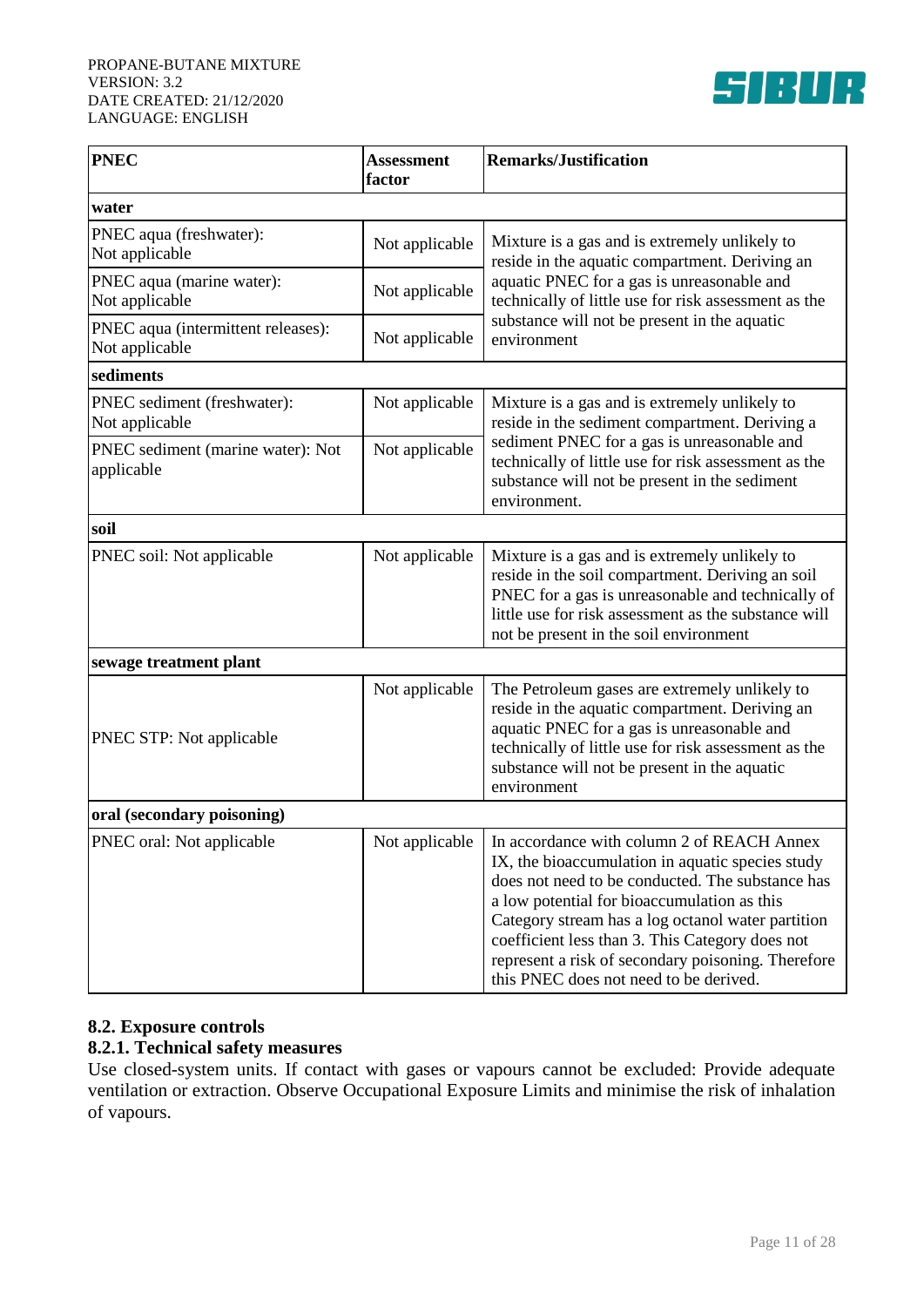

# **Hygiene measures**

Do not inhale vapours / aerosols. Avoid contact with skin and eyes. Remove contaminated or saturated clothing. Smoking, eating and drinking should be prohibited in the application area. Observe the rules usually applicable when handling chemicals.

## **Thermal hazards**

Contact with liquid form may cause frostbite.

# **8.2.2. Personal protection equipment**

#### **Protective measures**

Wear suitable protective clothing. Full protective suit, if necessary.

**Eye/face protection:** close-fitting protective goggles (e.g. closed goggles) or face protection.

**Skin protection (hand and body):** Glove material suitable protective gloves, e.g. nitrile-butadiene rubber (NBR) gloves, leather gloves, heat insulating. Selection of protective gloves to meet the requirements of specific workplaces. Suitability for specific workplaces should be clarified with protective glove manufacturers. The information is based on our own tests, references from the literature and information from glove manufacturers, or derived by analogy with similar materials. Remember that the useful time per day of a chemical protection glove may be much shorter than the permeation time determined according to EN 374 due to the many different influential factors involved (e.g. temperature).

Select materials and equipment for skin and body protection depending on the concentration and volume of hazardous substances and the workplace involved.

**Respiratory Protection:** In case of vapours/aerosols being formed or if the limit values like TLV are exceeded: If concentrations in the breathed air are low: Respirator with brown AX-type filter. Put on Respiratory protective equipment independent of surrounding air with high gas/vapour concentrations.

#### **8.2.3. Environmental Exposure Controls**

See Section 6.

| <b>SECTION 9: PHYSICAL AND CHEMICAL PROPERTIES</b>         |                      |               |                                      |  |
|------------------------------------------------------------|----------------------|---------------|--------------------------------------|--|
| 9.1. Information on basic physical and chemical properties |                      |               |                                      |  |
| <b>Property</b>                                            | <b>Value</b>         | <b>Method</b> | <b>Remark</b>                        |  |
| Physical state at 20 $\degree$ C and                       | Liquefied gas        |               | The substances in the Petroleum      |  |
| 1013 hPa                                                   |                      |               | gases are gases at standard pressure |  |
|                                                            |                      |               | and temperature                      |  |
| Colour                                                     | Colourless           |               |                                      |  |
| Odour                                                      | <b>Odourless</b>     |               |                                      |  |
| Odour threshold                                            | Not available        |               |                                      |  |
| pH                                                         | Not applicable       |               |                                      |  |
| Melting point (°C) / Freezing                              | $-187.6$ to $-138.3$ |               | CSR 1(2010)                          |  |
| point $(^{\circ}C)$                                        |                      |               | $CSR_2(2010)$                        |  |
| Boiling point (°C) at 1013 hPa                             | $-161.48$ to $-0.5$  |               | $CSR_1(2010)$                        |  |
|                                                            |                      |               | $CSR_2(2010)$                        |  |
| Flash point ( $\degree$ C) at 1013 hPa                     | $-104$ to $-60.0$    |               | Data for the Petroleum gases         |  |
|                                                            |                      |               | $CSR_1(2010)$                        |  |
|                                                            |                      |               | CSR 2(2010)                          |  |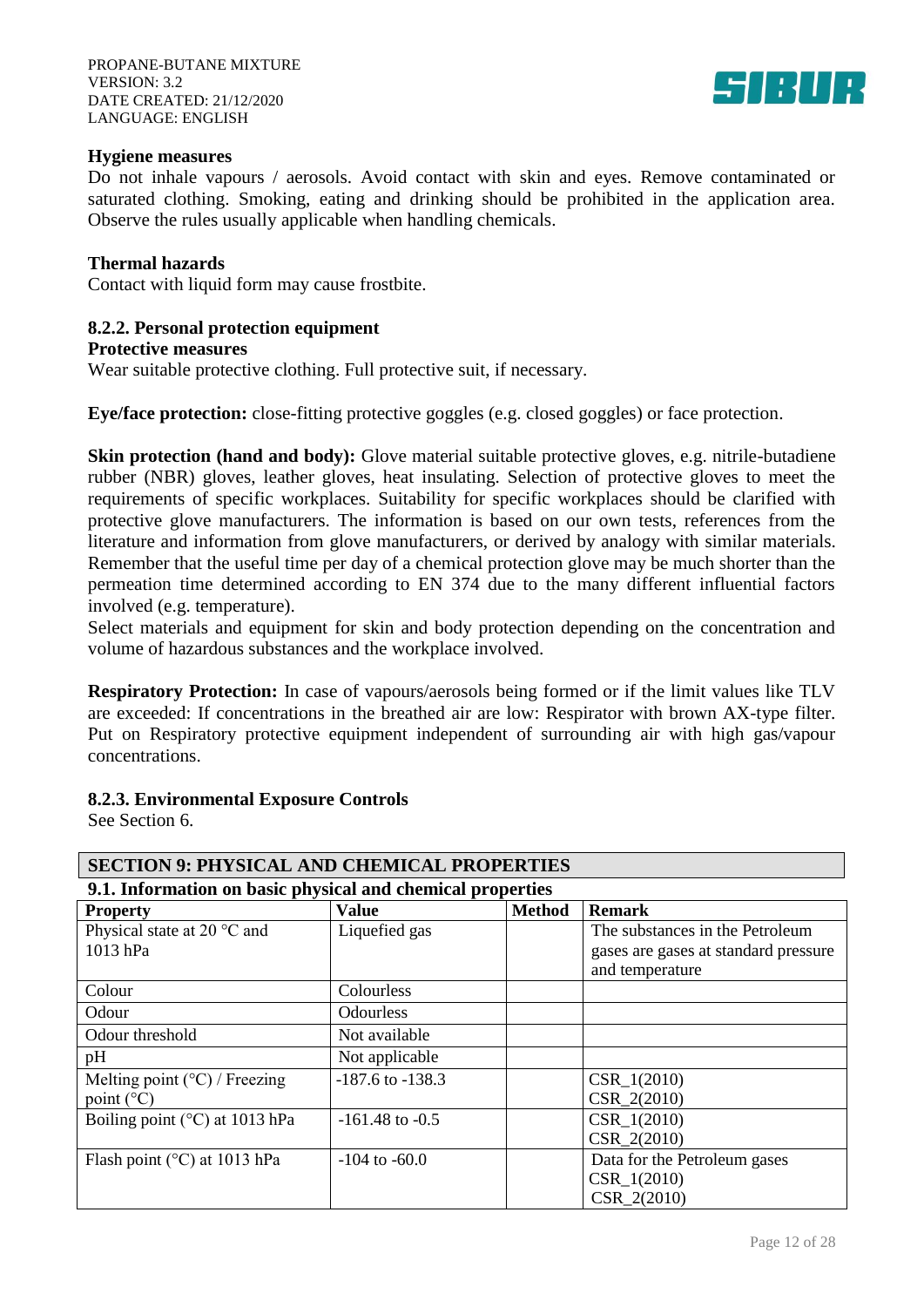

| Flammability<br><b>Extremely flammable</b><br>CSR_1(2010)<br>$CSR_2(2010)$<br>REACH dossier information.<br>Upper/lower flammability or<br>Lower<br>explosive limits<br>flammable/explosive<br>Estimated value.<br>limit: $5%$<br>Upper<br>flammable/explosive<br>limit: 15 %<br>Vapour pressure (hPa) at 25°C<br>Not applicable<br>Study technically not feasible.<br>Relative density ( $g/cm^3$ at 25 °C)<br>$0.4228 - 0.589$<br>Data for the Petroleum gases. | <b>Property</b> | <b>Value</b> | <b>Method</b> | <b>Remark</b>                     |
|-------------------------------------------------------------------------------------------------------------------------------------------------------------------------------------------------------------------------------------------------------------------------------------------------------------------------------------------------------------------------------------------------------------------------------------------------------------------|-----------------|--------------|---------------|-----------------------------------|
|                                                                                                                                                                                                                                                                                                                                                                                                                                                                   |                 |              |               |                                   |
|                                                                                                                                                                                                                                                                                                                                                                                                                                                                   |                 |              |               |                                   |
|                                                                                                                                                                                                                                                                                                                                                                                                                                                                   |                 |              |               |                                   |
|                                                                                                                                                                                                                                                                                                                                                                                                                                                                   |                 |              |               |                                   |
|                                                                                                                                                                                                                                                                                                                                                                                                                                                                   |                 |              |               |                                   |
|                                                                                                                                                                                                                                                                                                                                                                                                                                                                   |                 |              |               |                                   |
|                                                                                                                                                                                                                                                                                                                                                                                                                                                                   |                 |              |               |                                   |
|                                                                                                                                                                                                                                                                                                                                                                                                                                                                   |                 |              |               |                                   |
|                                                                                                                                                                                                                                                                                                                                                                                                                                                                   |                 |              |               |                                   |
|                                                                                                                                                                                                                                                                                                                                                                                                                                                                   |                 |              |               |                                   |
| Water solubility (mg/L) at $25^{\circ}$ C<br>$24.4 - 61.2$<br>CSR_1(2010)<br>CSR_2(2010)                                                                                                                                                                                                                                                                                                                                                                          |                 |              |               |                                   |
| In accordance with column 1 of<br>Stability in organic solvents and<br>Not available.                                                                                                                                                                                                                                                                                                                                                                             |                 |              |               |                                   |
| identity of relevant degradation<br>REACH Annex IX the stability in                                                                                                                                                                                                                                                                                                                                                                                               |                 |              |               |                                   |
| organic solvents study does not<br>products                                                                                                                                                                                                                                                                                                                                                                                                                       |                 |              |               |                                   |
| need to be conducted as the                                                                                                                                                                                                                                                                                                                                                                                                                                       |                 |              |               |                                   |
| stability of the Petroleum gases is<br>not considered to be critical.                                                                                                                                                                                                                                                                                                                                                                                             |                 |              |               |                                   |
| Partition coefficient n-<br>$1.09 - 2.8$<br><b>QSAR</b><br>CSR_1(2010)                                                                                                                                                                                                                                                                                                                                                                                            |                 |              |               |                                   |
| octanol/water (log value) at<br><b>KOWW</b><br>CSR_2(2010)                                                                                                                                                                                                                                                                                                                                                                                                        |                 |              |               |                                   |
| ambient temperature (20-25 °C)<br>IN                                                                                                                                                                                                                                                                                                                                                                                                                              |                 |              |               |                                   |
| Dissociation constant<br>Not available.<br>In accordance with section 1 of                                                                                                                                                                                                                                                                                                                                                                                        |                 |              |               |                                   |
|                                                                                                                                                                                                                                                                                                                                                                                                                                                                   |                 |              |               | REACH Annex XI, the dissociation  |
| constant study does not need to be                                                                                                                                                                                                                                                                                                                                                                                                                                |                 |              |               |                                   |
| conducted as the members of the                                                                                                                                                                                                                                                                                                                                                                                                                                   |                 |              |               |                                   |
| category do not contain any                                                                                                                                                                                                                                                                                                                                                                                                                                       |                 |              |               |                                   |
| functional groups that dissociate                                                                                                                                                                                                                                                                                                                                                                                                                                 |                 |              |               |                                   |
| and therefore testing does not<br>appear scientifically necessary.                                                                                                                                                                                                                                                                                                                                                                                                |                 |              |               |                                   |
| Self-ignition temperature (°C) at<br>287 to 537<br>Data for the Petroleum gases                                                                                                                                                                                                                                                                                                                                                                                   |                 |              |               |                                   |
| 1013 hPa<br>CSR_1(2010)                                                                                                                                                                                                                                                                                                                                                                                                                                           |                 |              |               |                                   |
| $CSR_2(2010)$                                                                                                                                                                                                                                                                                                                                                                                                                                                     |                 |              |               |                                   |
| Not available.<br>Decomposition temperature                                                                                                                                                                                                                                                                                                                                                                                                                       |                 |              |               |                                   |
| Viscosity<br>Not available.                                                                                                                                                                                                                                                                                                                                                                                                                                       |                 |              |               | At normal ambient temperature and |
| pressure these substances exist in<br>the form of a gas. Hence, liquid                                                                                                                                                                                                                                                                                                                                                                                            |                 |              |               |                                   |
| viscosity values are not considered                                                                                                                                                                                                                                                                                                                                                                                                                               |                 |              |               |                                   |
| relevant.                                                                                                                                                                                                                                                                                                                                                                                                                                                         |                 |              |               |                                   |
| In accordance with Column 2 of<br>Surface tension<br>Not applicable.                                                                                                                                                                                                                                                                                                                                                                                              |                 |              |               |                                   |
|                                                                                                                                                                                                                                                                                                                                                                                                                                                                   |                 |              |               | REACH Annex VII, this study need  |
| only be conducted if surface                                                                                                                                                                                                                                                                                                                                                                                                                                      |                 |              |               |                                   |
| activity is a desired property of the                                                                                                                                                                                                                                                                                                                                                                                                                             |                 |              |               |                                   |
| material.                                                                                                                                                                                                                                                                                                                                                                                                                                                         |                 |              |               |                                   |
| Vapours may form<br><b>Explosive properties</b>                                                                                                                                                                                                                                                                                                                                                                                                                   |                 |              |               |                                   |
| explosive mixtures<br>with air.                                                                                                                                                                                                                                                                                                                                                                                                                                   |                 |              |               |                                   |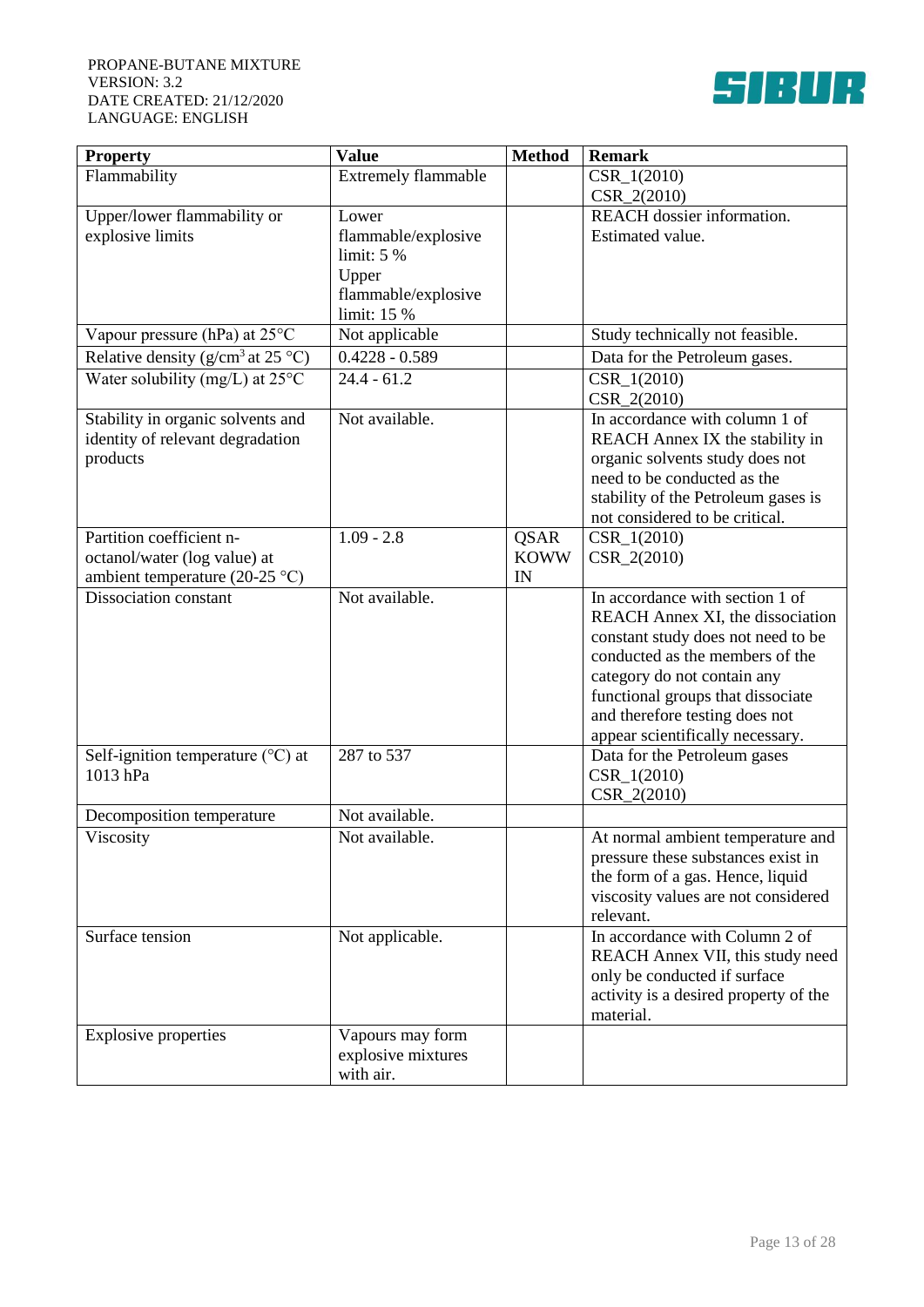

| <b>Property</b>      | <b>Value</b>          | <b>Method</b> | <b>Remark</b>                      |
|----------------------|-----------------------|---------------|------------------------------------|
| Oxidising properties | There are no chemical |               | In accordance with column 2 of     |
|                      | groups present in the |               | REACH Annex VII, this study does   |
|                      | product that are      |               | not need to be conducted as the    |
|                      | associated with       |               | members of the Petroleum gases are |
|                      | oxidising properties. |               | incapable of reacting              |
|                      |                       |               | exothermically with combustible    |
|                      |                       |               | materials, based on their chemical |
|                      |                       |               | structures.                        |
| Granulometry         | Not applicable.       |               | In accordance with column 2 of     |
|                      |                       |               | <b>REACH Annex VII the</b>         |
|                      |                       |               | granulometry study does not        |
|                      |                       |               | need to be conducted as the        |
|                      |                       |               | Petroleum gases are not marketed   |
|                      |                       |               | or used in a non-solid or granular |
|                      |                       |               | form.                              |

# **9.2. Other information**

None.

# **SECTION 10: STABILITY AND REACTIVITY**

## **10.1. Reactivity**

No specific reactivity hazards associated with this product under normal conditions of storage and use.

# **10.2. Chemical stability**

Liquefied gas. Extremely flammable. The product is stable at room temperature in closed containers under normal storage and handling conditions.

#### **10.3. Possibility of hazardous reactions**

Vapours may form explosive mixture with air. Under normal conditions of storage and use, hazardous polymerization will not occur.

#### **10.4. Conditions to avoid**

Keep away from heat  $(50 °C)$  and sources of ignition. Avoid proximity or contact with hot surfaces, flames, electrostatic charges or sparks. Do not pressurise, cut, weld, braze, solder, drill, grind or expose containers to heat or sources of ignition. Avoid contact with incompatible materials.

#### **10.5. Incompatible materials**

Strong oxidising agents, chlorine, oxygen, acids, bases

#### **10.6. Hazardous decomposition products**

In case of fire or thermal decomposition: production of, for example, carbon monoxide, carbon dioxide (CO<sub>2</sub>). Partial combustion forms also: fume, soot and cracked products: aldehydes, ketones.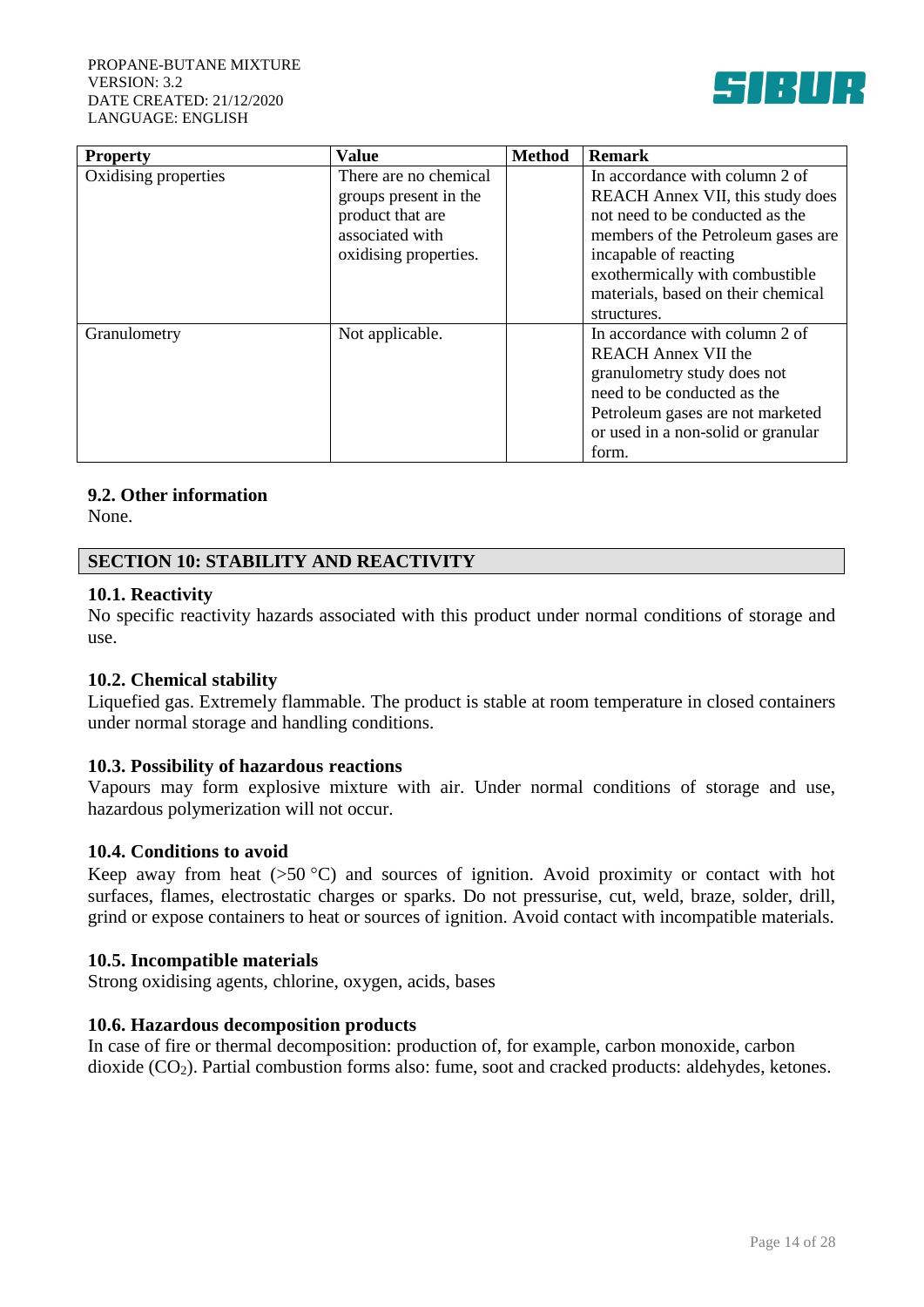

# **SECTION 11: TOXICOLOGICAL INFORMATION**

| <b>Property</b>               | <b>Results</b>                                                                     |
|-------------------------------|------------------------------------------------------------------------------------|
| <b>Acute toxicity</b>         |                                                                                    |
| Oral                          | Study technically not feasible.*                                                   |
| Inhalation                    | Propane: LC50 (15 min): 1443 mg/L air (rats, male/female). Based on key study      |
|                               | data.                                                                              |
|                               | Isobutane: LC50 (120 min): 1237 mg/L air (mouse, male). Based on key study         |
|                               | data.                                                                              |
|                               | Butane: LC50: 658 mg/L (rats); LC50: 680 mg/L (mice)                               |
| Dermal                        | Study technically not feasible.*                                                   |
| Skin corrosion/               | Study technically not feasible.*                                                   |
| irritation                    | Propane and butane are nonirritating to the skin. Direct skin or mucous            |
|                               | membrane contact with liquefied material can cause burns and frostbite due to      |
|                               | the extreme cold of the liquid.                                                    |
| Serious eye damage/           | Study technically not feasible.*                                                   |
| irritation                    | Contact with liquid form may cause frostbite.                                      |
| <b>Skin sensitisation</b>     | Study technically not feasible.*                                                   |
| <b>Respiratory</b>            | Not available.                                                                     |
| sensitisation                 |                                                                                    |
| <b>Germ cell mutagenicity</b> |                                                                                    |
| In vitro data                 | Based on available data, the classification criteria are not met                   |
|                               | [OECD Guideline 471]                                                               |
| In vivo data                  | Based on available data, the classification criteria are not met                   |
| Carcinogenicity               | In accordance with section 1 of REACH Annex XI, testing does not appear to be      |
| Oral                          | scientifically necessary since negative genotoxicity data and consideration of     |
| Inhalation                    | their simple chemical structures provide sufficient weight of evidence to          |
| Dermal                        | conclude the Petroleum gases are unlikely to show any significant carcinogenic     |
|                               | activity.                                                                          |
| <b>Reproductive toxicity</b>  | Based on available data, the classification criteria are not met                   |
|                               | [OECD Guideline 422, OPPTS 870.3650]                                               |
| <b>STOT</b> - single exposure | Not available                                                                      |
| <b>STOT</b> - repeated        | Propane (rats) [OECD Guideline 422, OPPTS 870.3650]:                               |
| exposure                      | NOAEC (overall systemic toxicity): 4000 ppm (male/female)                          |
|                               | NOAEC (overall systemic toxicity): 7214 mg/m <sup>3</sup> air (male/female) LOAEC: |
|                               | 12000 ppm (male/female)                                                            |
|                               | LOAEC: 21641 mg/m <sup>3</sup> air (male/female)                                   |
|                               | Butane (rats) [OECD Guideline 422, OPPTS 870.3650]:                                |
|                               | NOAEC (systemic toxicity): 9000 ppm (male/female)                                  |
|                               | NOAEC (systemic toxicity): 21394 mg/m <sup>3</sup> air (male/female)               |
|                               | Isobutane (rats) [OECD Guideline 422, OPPTS 870.3650]:                             |
|                               | NOAEC (systemic toxicity): 9000 ppm (male/female)                                  |
|                               | NOAEC (systemic toxicity): 21394 mg/m <sup>3</sup> air (male/female)               |
| <b>Aspiration hazard</b>      | Not relevant for gases.                                                            |
| <b>Other effects</b>          | No.                                                                                |

\* In accordance with section 2 of REACH Annex XI, the study does not need to be conducted as Petroleum Gases are flammable gases at room temperature and capable of forming explosive mixtures with air. A high fire and explosion hazard would be associated with any testing at meaningful concentrations.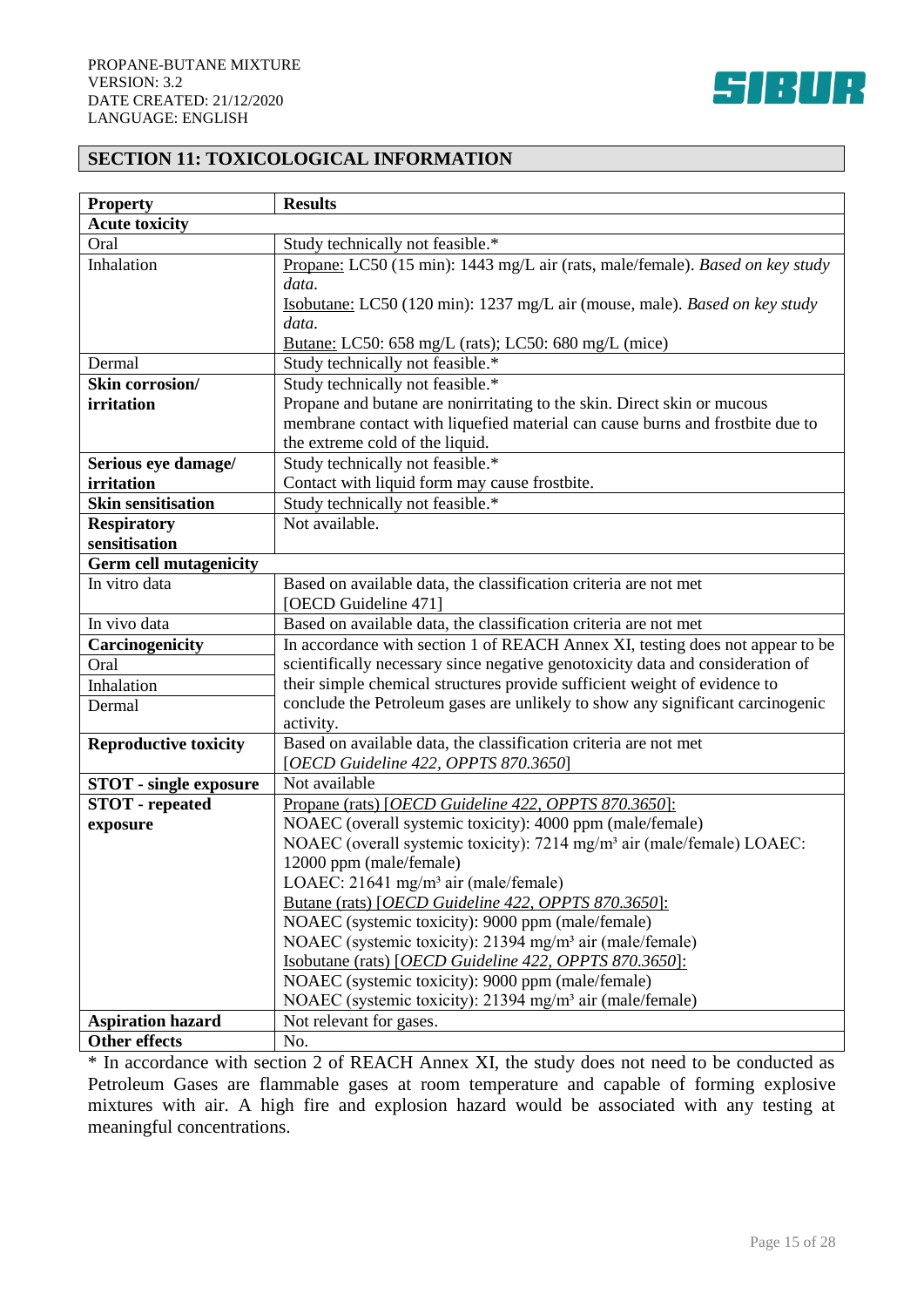

# **SECTION 12: ECOLOGICAL INFORMATION**

| <b>Property</b>                | <b>Value</b>                                     | <b>Remarks</b>                                          |
|--------------------------------|--------------------------------------------------|---------------------------------------------------------|
| <b>TOXICITY</b>                |                                                  |                                                         |
| Fish                           |                                                  |                                                         |
| Short-term toxicity            | LC50 (96 h): $49.47$ mg/L                        | QSAR data (propane)                                     |
|                                | LC50 (96 h): 24.11 mg/L                          | QSAR data (butane)                                      |
|                                | LC50 (96 h): 27.98 mg/L                          | QSAR data (isobutane)                                   |
| Long-term toxicity             | LC50 (48 h): 27.14 mg/L                          | QSAR data (propane)                                     |
|                                | LC50 (96 h): 27.98 mg/L                          | QSAR data (isobutane)                                   |
| <b>Aquatic invertebrates</b>   |                                                  |                                                         |
| Short-term toxicity            | LC50 (48 h): $27.14$ mg/L                        | QSAR data (propane)                                     |
|                                | LC50 (48 h): 14.22 mg/L                          | QSAR data (butane)                                      |
|                                | LC50 (48 h): 16.33 mg/L                          | QSAR data (isobutane)                                   |
| Long-term toxicity             |                                                  | In accordance with column 2 of REACH Annex IX,          |
|                                |                                                  | the study does not need to be conducted as the          |
|                                |                                                  | chemical safety assessment according to Annex I has     |
|                                |                                                  | not indicated a need to investigate further the effects |
|                                |                                                  | on aquatic organisms.                                   |
|                                | Algae and aquatic plants EC50 (96 h): 11.89 mg/L | QSAR data (propane)                                     |
|                                | EC50 (96 h): 7.71 mg/L                           | QSAR data (butane)                                      |
|                                | EC50 (96 h): 8.57 mg/L                           | QSAR data (isobutane)                                   |
| <b>Sediment organisms</b>      |                                                  | In accordance with column 2 of REACH Annex X,           |
|                                |                                                  | the study does not need to be conducted as the          |
|                                |                                                  | chemical safety assessment according to Annex I has     |
|                                |                                                  | not indicated a need to investigate further the effects |
|                                |                                                  | of the substance and/or degradation products on         |
|                                |                                                  | sediment organisms.                                     |
| <b>Toxicity to soil macro-</b> |                                                  | In accordance with column 2 of REACH Annex X,           |
| organisms                      |                                                  | the study does not need to be conducted as direct and   |
| <b>Toxicity to soil micro-</b> |                                                  | indirect exposure of the soil compartment is unlikely.  |
| organisms                      |                                                  |                                                         |
| <b>Toxicity to terrestrial</b> | $\overline{a}$                                   |                                                         |
| plants                         |                                                  |                                                         |
| <b>Toxicity to birds</b>       |                                                  | The long term or reproductive toxicity to birds study   |
|                                |                                                  | does not need to be conducted as there is no indication |
|                                |                                                  | that this substance has the potential to contaminate    |
|                                |                                                  | food chains as it is not persistent or bioaccumulative. |
| PERSISTENCE AND DEGRADABILITY  |                                                  |                                                         |
| <b>Abiotic degradation</b>     |                                                  |                                                         |
| Hydrolysis                     | Not applicable.                                  | Petroleum gases are not expected to undergo             |
|                                |                                                  | hydrolysis in the environment due to a lack of          |
|                                |                                                  | hydrolysable functional groups and therefore testing    |
|                                |                                                  | does not appear scientifically necessary.               |
| Phototransformation/           | Not available.                                   |                                                         |
| photolysis in air              |                                                  |                                                         |
| Phototransformation in         | Not available.                                   |                                                         |
| water                          |                                                  |                                                         |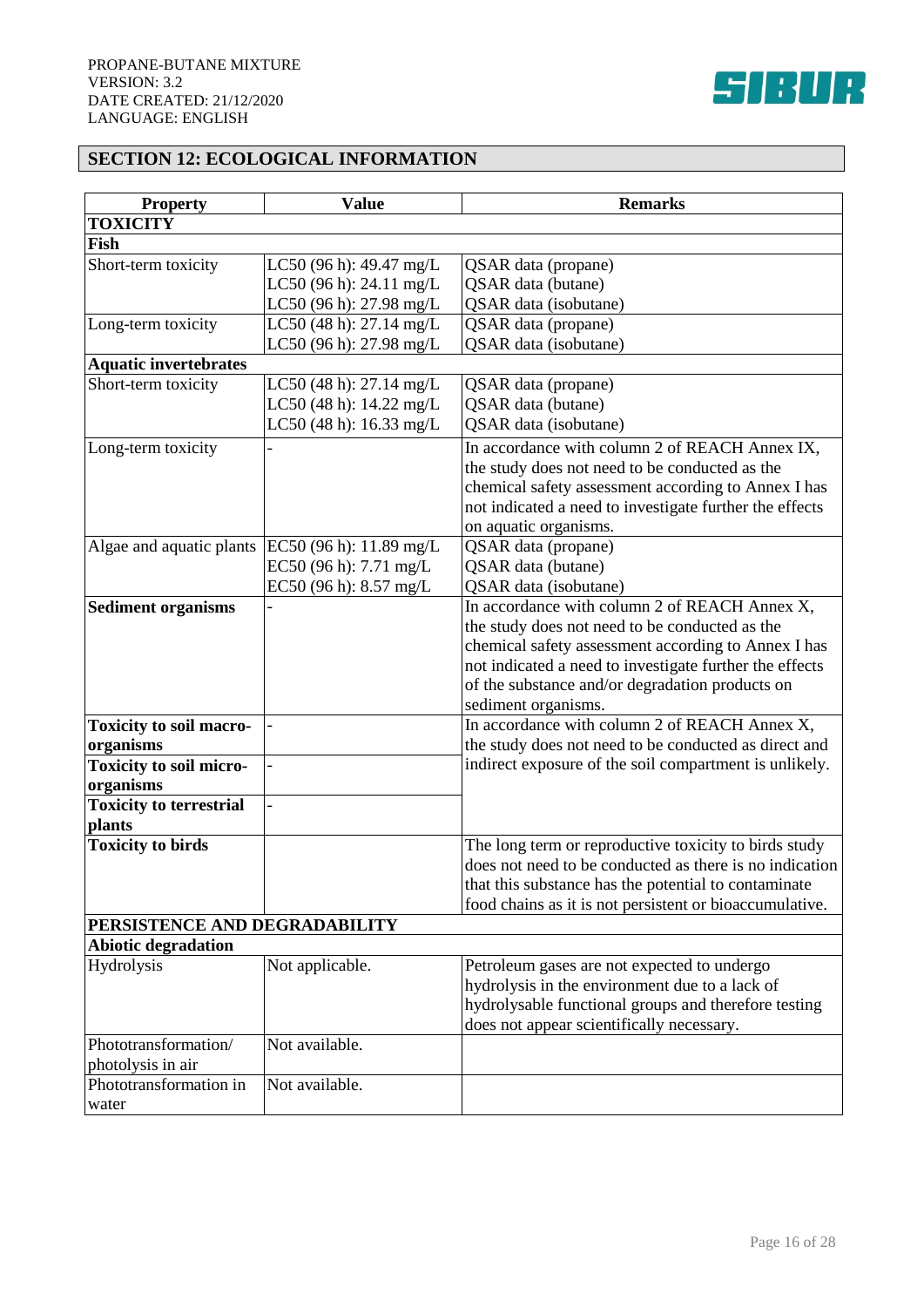

| <b>Property</b>                  | <b>Value</b>              | <b>Remarks</b>                                                     |
|----------------------------------|---------------------------|--------------------------------------------------------------------|
| Phototransformation in           | Not available.            |                                                                    |
| soil                             |                           |                                                                    |
|                                  |                           |                                                                    |
|                                  |                           |                                                                    |
|                                  |                           |                                                                    |
| <b>Biodegradation</b>            |                           |                                                                    |
| Biodegradation in water          | Readily biodegradable 50% |                                                                    |
|                                  | after 3 d;                | QSAR data (propane)                                                |
|                                  | 50 after 3.46 d;          | QSAR data (butane)                                                 |
|                                  | 50 after 3.1 d            | QSAR data (isobutane)                                              |
| Biodegradation in soil           | Study technically         | In accordance with Column 1 of REACH Annex IX,                     |
|                                  | unjustified.              | this study does not need to be conducted as the                    |
|                                  |                           | Petroleum gases have a low potential for adsorption to             |
|                                  |                           | soil.                                                              |
| <b>BIOACCUMULATIVE POTENTIAL</b> |                           |                                                                    |
| Aquatic bioaccumulation          |                           | In accordance with column 2 of REACH Annex IX,                     |
|                                  |                           | this study need not be conducted as the Petroleum                  |
|                                  |                           | gases have a low potential for bioaccumulation (log                |
|                                  |                           | Kow $=<3$ ).                                                       |
| <b>MOBILITY IN SOIL</b>          |                           |                                                                    |
| Adsorption/desorption            |                           | The Petroleum gases can be expected to have a low                  |
|                                  |                           | potential for adsorption (log Kow <3).                             |
| Volatilization                   | Not available             |                                                                    |
|                                  |                           | <b>RESULT OF PBT AND VPVB ASSESSMENT AND OTHER ADVERSE EFFECTS</b> |
| <b>Result of PBT and</b>         | Not PBT or vPvB.          | The Petroleum gases are not considered PBT as they                 |
| vPvB assessment                  |                           | do not meet the screening criteria for persistence,                |
|                                  |                           | bioaccumulation and toxicity.                                      |
| Other adverse effects            | Not available.            |                                                                    |

# **SECTION 13: DISPOSAL CONSIDERATIONS**

#### **General information**

When handling waste, consideration should be made to the safety precautions applying to handling of the product. Do not puncture or incinerate even when empty.

# **13.1. Waste treatment methods**

DO NOT CUT, DRILL, GRIND, WELD OR PERFORM SIMILAR OPERATIONS ON OR NEAR CONTAINERS EVEN WHEN EMPTY.

Make sure containers are empty before discarding (explosion risk). Dispose of waste and residues in accordance with local authority requirements.

## **13.2. Additional Information**

Waste Class European Waste Catalogue (EWC):

No waste key number as per the European Waste Types List can be assigned to this product, since such classification is based on the (as yet undetermined) use to which the product is put by the consumer. The waste key number must be determined as per the European Waste Types List (decision on EU Waste Types List 2000/532/EC) in cooperation with the disposal firm / producing firm / official authority.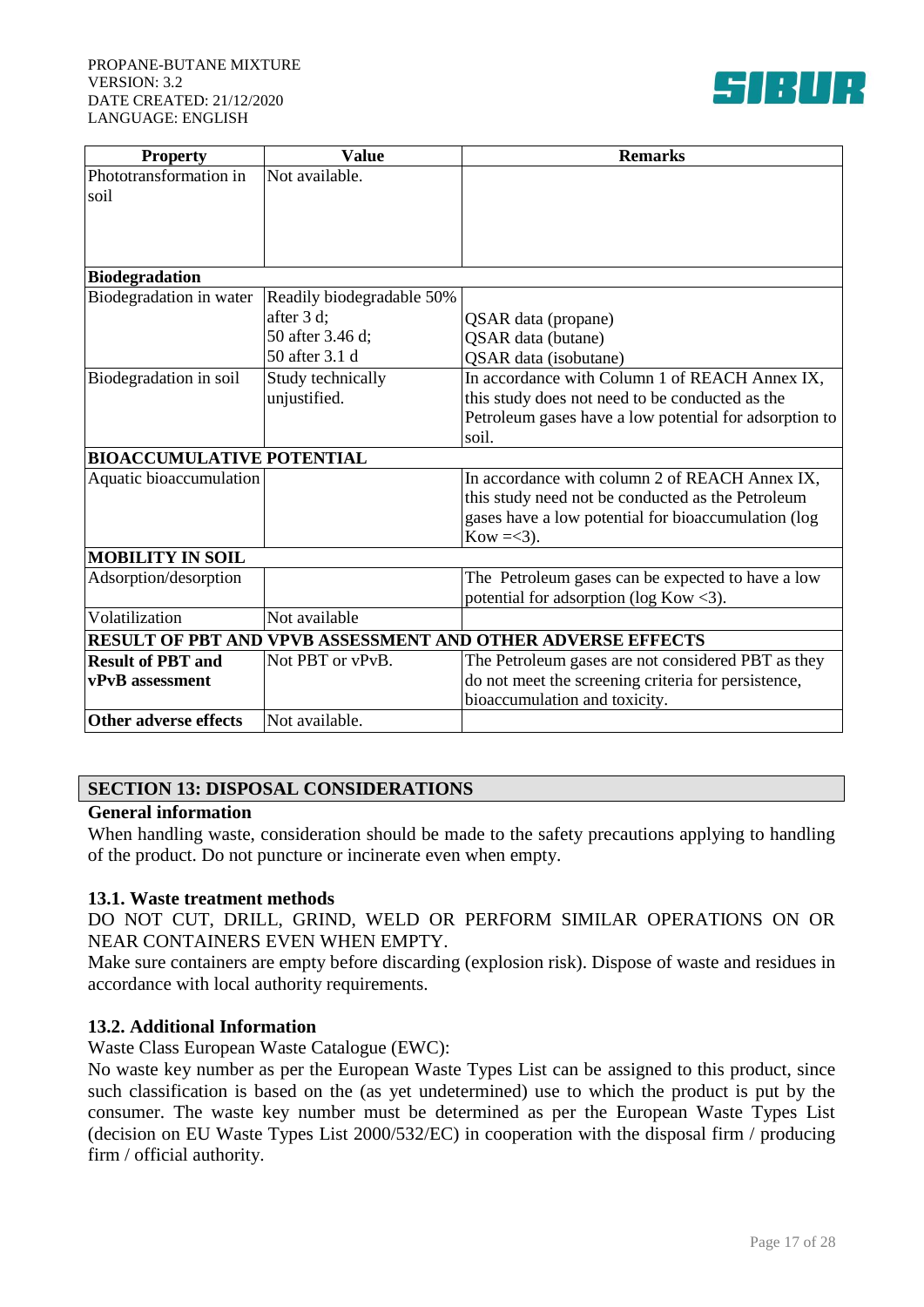

| <b>SECTION 14: TRANSPORT INFORMATION</b> |                                                                  |  |  |
|------------------------------------------|------------------------------------------------------------------|--|--|
| 14.1. UN number                          |                                                                  |  |  |
| Land transport (ADR/RID):                | UN 1965*                                                         |  |  |
| Inland waterway transport (ADN):         | (HYDROCARBON GAS MIXTURE, LIQUEFIED, N.O.S.<br>(technical name)) |  |  |
| Air transport (IATA):                    |                                                                  |  |  |
| Sea transport (IMDG):                    |                                                                  |  |  |
| <b>Hazard label:</b>                     | <b>FLAMMABLE GAS</b>                                             |  |  |

\* Propane: UN 1978; Butane: UN 1011.

## **14.2. UN proper shipping name**

| Land transport (ADR/RID):        |                                           |
|----------------------------------|-------------------------------------------|
| Inland waterway transport (ADN): | HYDROCARBON GAS MIXTURE, LIQUEFIED, N.O.S |
| Air transport (IATA):            | (technical name) $**$                     |
| Sea transport (IMDG):            |                                           |

\*\* The use of UN 1965 requires the proper shipping name to incorporate the technical name. According to section 3.1.2.8.1 of the UN Model Regulations (15th revised edition) the technical name shall be a recognized chemical or other name used in scientific and technical handbooks, journals and texts.

For land transport (ADR/RID) and inland waterway transport the technical name could be Mixture A, Mixture A01, Mixture A02, Mixture A1, Mixture B1, Mixture B2, Mixture B, Mixture C, propane, butane or the chemical name(s) of not more than two of the constituents which most predominantly contribute to the hazard(s).

For marine transport (IMDG), air transport (ICAO/IATA) the technical name could be propane, butane or the chemical name(s) of not more than two of the constituents which most predominantly contribute to the hazard(s).

# **14.3. Transport hazard class(es)**

| Land transport (ADR/RID):        |                           |
|----------------------------------|---------------------------|
| Inland waterway transport (ADN): |                           |
| Air transport (IATA):            | Label: 2.1 Flammable gas. |
| Sea transport (IMDG):            |                           |

# **14.4. Packaging group**

| Land transport (ADR/RID):        |                 |
|----------------------------------|-----------------|
| Inland waterway transport (ADN): |                 |
| Air transport (IATA):            | Not applicable. |
| Sea transport (IMDG):            |                 |

# **14.5. Environmental hazards**

| Inland waterway transport (ADN): |     |
|----------------------------------|-----|
| Land transport (ADR/RID):        | No. |
| Air transport (IATA):            |     |
| Sea transport (IMDG):            |     |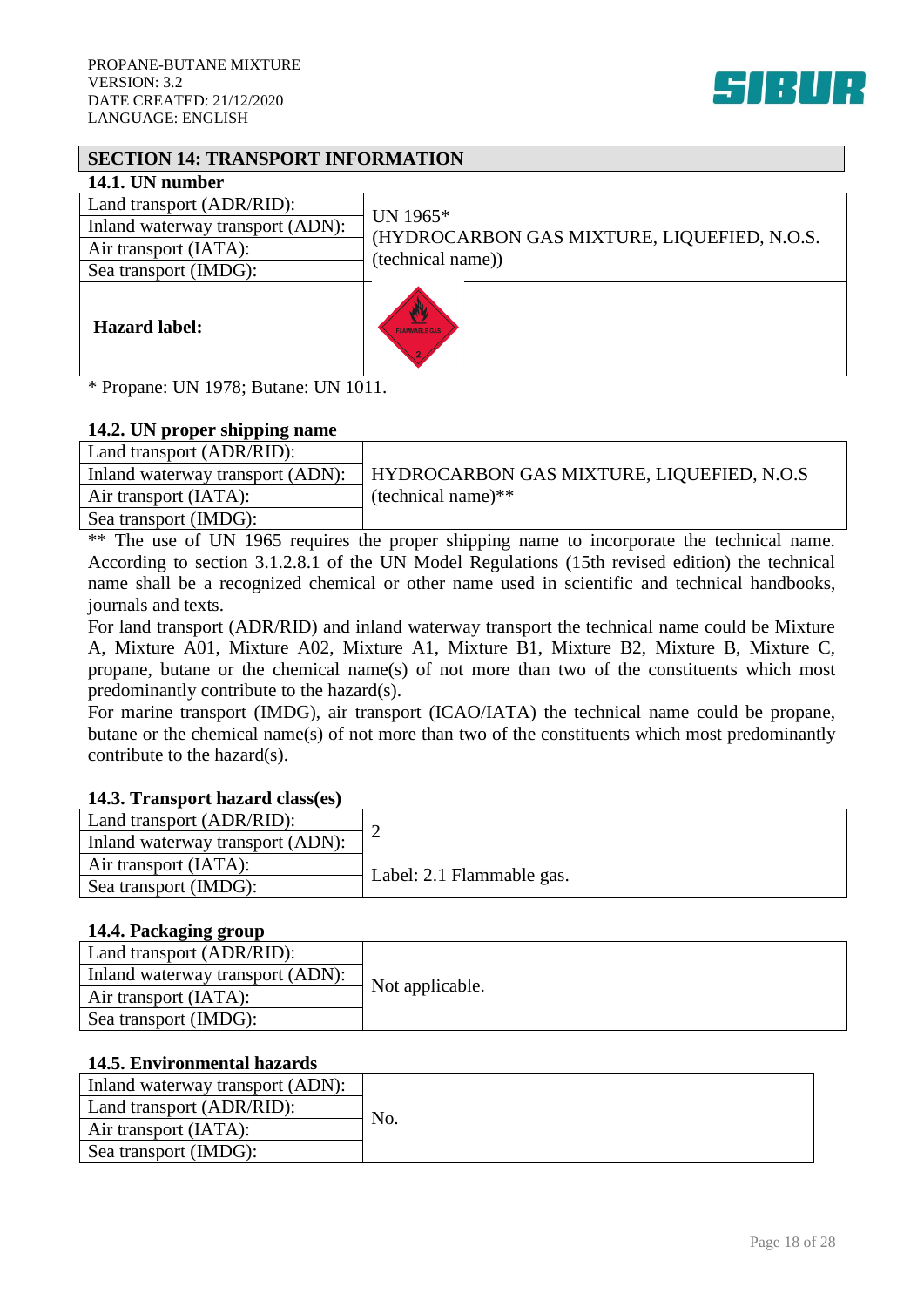

#### **14.6. Additional Information**

| Land transport (ADR/RID):        | Classification code: 2F                                |
|----------------------------------|--------------------------------------------------------|
|                                  | Special provisions: 274, 583, 652, 660, 662            |
|                                  | Hazard identification number 23                        |
|                                  | Tunnel restriction code (ADR): B/D                     |
|                                  | EAC code: 2YE                                          |
|                                  | For RID only - 13 Shunt with care. Packing instruction |
|                                  | P <sub>200</sub>                                       |
| Inland waterway transport (ADN): | Classification code: 2F                                |
|                                  | Special provisions: 274, 583, 660                      |
| Air transport (IATA):            | ERG Code: 10L                                          |
|                                  | Forbidden on aircraft carrying passengers and cargo.   |
|                                  | Permitted on aircraft carrying only cargo, packing     |
|                                  | instruction P200.                                      |
|                                  |                                                        |

# Additional transport information

The transportation of dangerous goods (by land, water or air) is a specialized professional field. Dangerous goods transport is regulated by an extensive body of recommendations, regulations, rules and agreements to ensure an adequate and harmonised level of safety for man and environment. Whereas some of these requirements have been adopted as European Union legislation, others are legally binding international treaties or sector agreements. They cover all the relevant technical aspects involved in the transport of dangerous goods (e.g. choice of equipment, labelling, documentation, packaging design, testing procedures, operating procedures etc.).

In addition to legal obligations discussed in the previous paragraph, Member states will also have in place detailed binding regulations governing the general conduct of transport activities, including licensing and inspection of vehicles, the authorization of drivers and other personnel, and issues relating to the rules of the road. There may also be specific national exceptions and requirements.

# **14.7. Special precautions for user**

Always transport in closed containers. Ensure that persons transporting the product know what to do in the event of an accident or spillage. For information regarding Exposure Controls/Personal Protection see Section 8 of the SDS.

# **14.8. Transport in bulk according to Annex II of MARPOL73/78 and the IBC Code** Not applicable.

#### **SECTION 15: REGULATORY INFORMATION**

# **15.1. Safety, health and environmental regulations/legislation specific for the substance or mixture**

*Regulation (EC) No. 1005/2009 on substances that deplete the ozone layer, Annex I and Regulation (EC) No. 1005/2009 on substances that deplete the ozone layer:* Annex II - Not listed.

*Directive 2012/18/EU on the control of major-accident hazards involving dangerous substances- (SEVESO III):*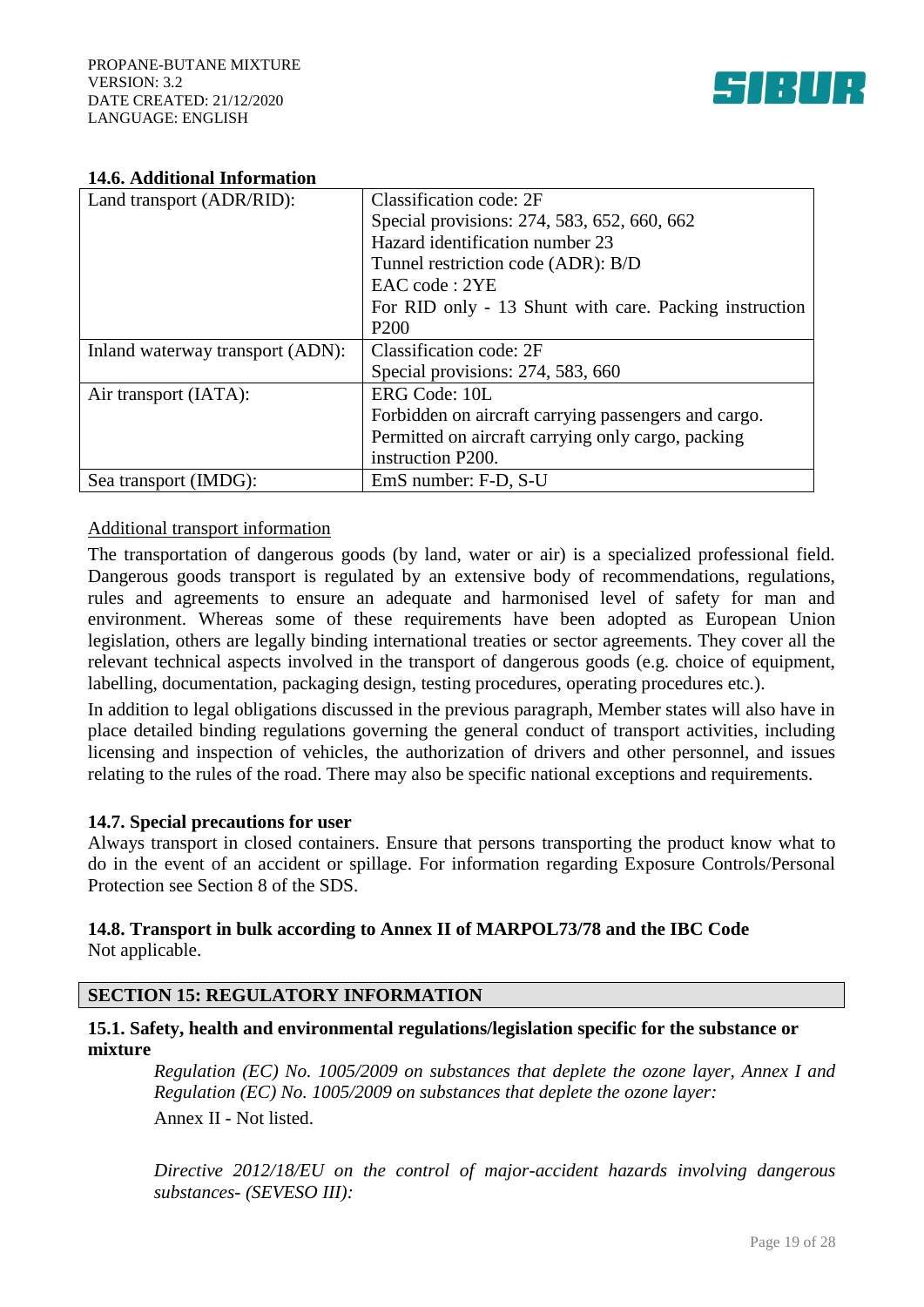

# P2 Flammable Gases

*Directive 2013/39/EU priority substances in the field of water policy (amending Directive 2006/60/EC – Water Framework Directive and Directive 2008/105/EC on environmental quality standards in the field of water policy):* Not listed

*Regulation (EC) No 649/2012 of the European Parliament and of the Council of 4 July 2012 concerning the export and import of dangerous chemicals:*  Not listed

*Regulation (EC) No 850/2004 on persistent organic pollutants (List of substances subject to release reduction provisions):*  Not listed

# **15.2. Chemical Safety Assessment**

Chemical Safety Reports have been developed for Propane (CSR\_1, 2010) and Butane (CSR\_2, 2010).

Members of this category (Petroleum gases) are not classified for human health or the environment, are not a CMR and are not PBT or vPvB. An exposure assessment and the calculation of risk characterisation ratios are therefore not required.

# **SECTION 16: OTHER INFORMATION**

#### **16.1. Indication of changes**

| <b>VERSION</b> | Date of change | <b>Section</b> | <b>Description of changes</b>                             |
|----------------|----------------|----------------|-----------------------------------------------------------|
| Version: 2.1   | 08/02/2011     | All            | Initial SDS.                                              |
| Version: 3.0   | 19/03/2018     | All            | This Safety Data Sheet has been fully revised with        |
|                |                |                | changes in each section from 1 to 16 in accordance        |
|                |                |                | with requirements of Regulations (EC) 1907/2006           |
|                |                |                | (REACH), (EC) 1272/2008 (CLP) & (EU) 2015/830             |
|                |                |                | on the basis of registration data (Registration dossiers) |
|                |                |                | and CSR).                                                 |
| Version: 3.1   | 01/11/2019     | All            | Subsections 1.2.2 and 4.2 were updated                    |
| Version: 3.2   | 21/12/2020     | 1.3, 1.4       | Company name of the Supplier was changed                  |

# **16.2. Abbreviations and acronyms**

| <b>ADN</b> | European Agreement concerning the International Carriage of Dangerous Goods by |
|------------|--------------------------------------------------------------------------------|
|            | <b>Inland Waterways</b>                                                        |
| <b>ADR</b> | European Agreement concerning the International Carriage of Dangerous Goods by |
|            | Road                                                                           |
| AGS        | The German Committee on Hazardous Substances (Ausschuss für Gefahrstoffe –     |
|            | AGS)                                                                           |
| <b>DFG</b> | <b>Germany Research Foundation</b>                                             |
| DN(M)EL    | Derived No(Minimum) Effect Level                                               |
| EC50       | <b>Half Maximal Effective Concentration</b>                                    |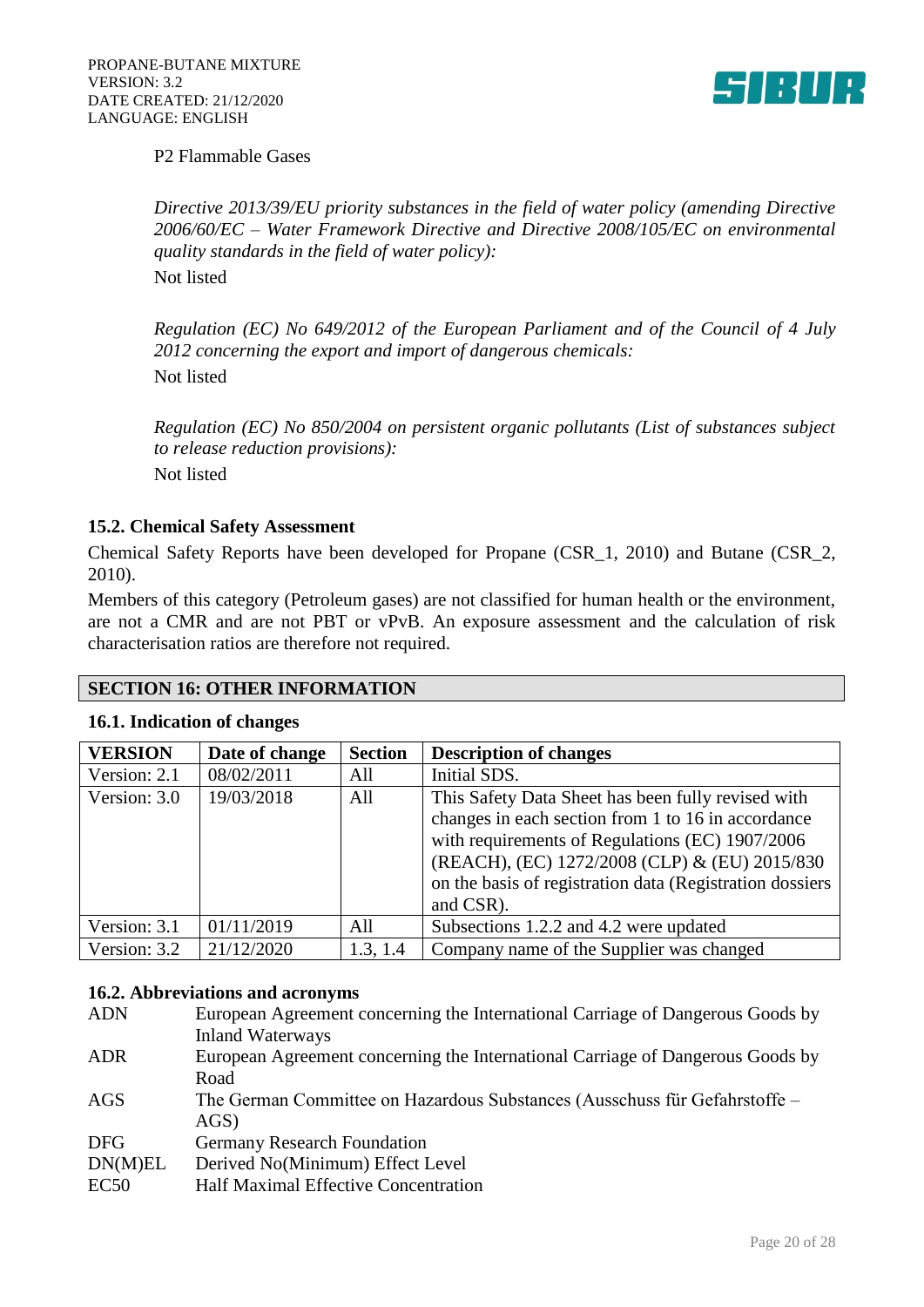PROPANE-BUTANE MIXTURE VERSION: 3.2 DATE CREATED: 21/12/2020 LANGUAGE: ENGLISH



| <b>International Air Transport Association</b>                                |
|-------------------------------------------------------------------------------|
| <b>International Maritime Dangerous Goods</b>                                 |
| Lethal Dose to 50% of a test population (Median Lethal Dose)                  |
| Lethal Concentration to 50 % of a test population                             |
| <b>Lowest Observable Adverse Effect Concentration</b>                         |
| <b>Lowest Observed Effects Concentration</b>                                  |
| Long Term Exposure Limit                                                      |
| No Observed Adverse Effect Concentration                                      |
| No Observed Adverse Effect Level                                              |
| No Observed Effects Concentration                                             |
| <b>Predicted No Effect Concentration</b>                                      |
| Persistent, bioaccumulative, toxic chemical                                   |
| Regulations concerning the international railway transport of dangerous goods |
| Very Persistent, Very Bioaccumulative                                         |
| <b>Short Term Exposure Limit</b>                                              |
| Specific Target Organ Toxicity                                                |
|                                                                               |

## **16.3. Hazard statements**

| H <sub>220</sub>  | Flam. Gas 1     | Extremely flammable gas.                            |
|-------------------|-----------------|-----------------------------------------------------|
| H <sub>2</sub> 80 | Liquefied gas   | Contains gas under pressure; may explode if heated. |
| H330              | Acute Tox. 2    | Fatal if inhaled.                                   |
| H335              | STOT SE 3       | May cause respiratory irritation.                   |
| H400              | Aquatic Acute 1 | Very toxic to aquatic life                          |

# **16.4. Key literature references and sources**

Documents, provided by LOA REACH Consortium: chemical safety reports for propane and butane (CAS# 74-98-6 and CAS #106-97-8).

## **EU DIRECTIVES**

REGULATION (EC) No 1907/2006 OF THE EUROPEAN PARLIAMENT AND OF THE COUNCIL of 18 December 2006 concerning the Registration, Evaluation, Authorisation and Restriction of Chemicals (REACH), establishing a European Chemicals Agency, amending Directive 1999/45/EC and repealing Council Regulation (EEC) No 793/93 and Commission

REGULATION (EC) No 1272/2008 REGULATION (EC) No 1272/2008 OF THE EUROPEAN PARLIAMENT AND OF THE COUNCIL of 16 December 2008 on classification, labelling and packaging of substances and mixtures, amending and repealing Directives 67/548/EEC and 1999/45/EC, and amending Regulation (EC) No 1907/2006.

COMMISSION REGULATION (EU) no 2015/830 of 28 May 2015 amending Regulation (EC) No 1907/2006 of the European Parliament and of the Council on the Registration, Evaluation, Authorization and Restriction of Chemicals (REACH).

# *DISCLAIMER*

*This information is based on our current level of knowledge. This information may be subject to revision as new knowledge and experience becomes available, and SIBUR makes no warranties and assumes no liability in connection with any use of this information. Since SIBUR cannot be aware of all aspects of your business and the impact the REACH Regulation has for your company, SIBUR strongly encourages you to get familiar with the REACH Regulation in order to comply with its requirements and timelines.*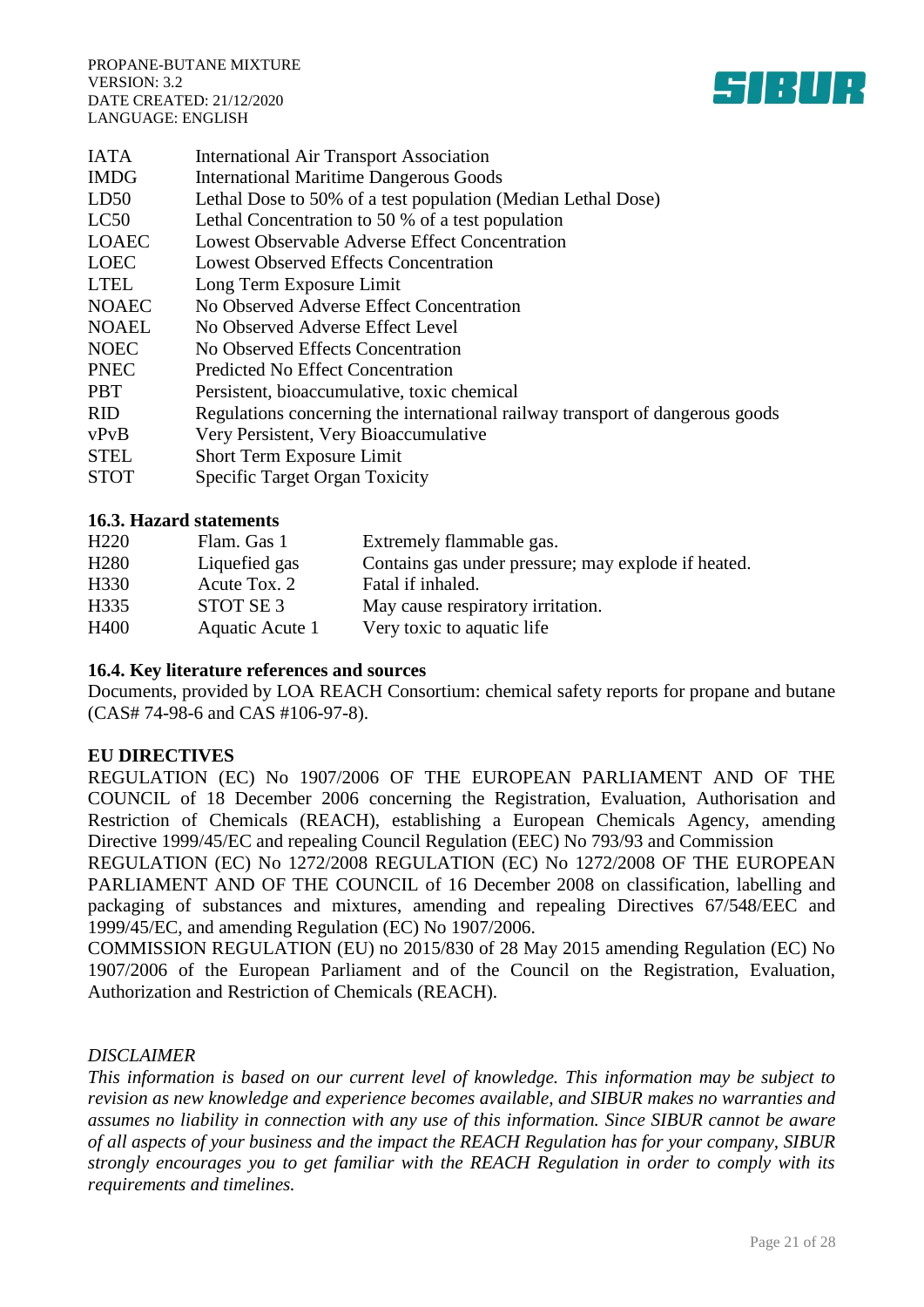PROPANE-BUTANE MIXTURE VERSION: 3.2 DATE CREATED: 21/12/2020 LANGUAGE: ENGLISH

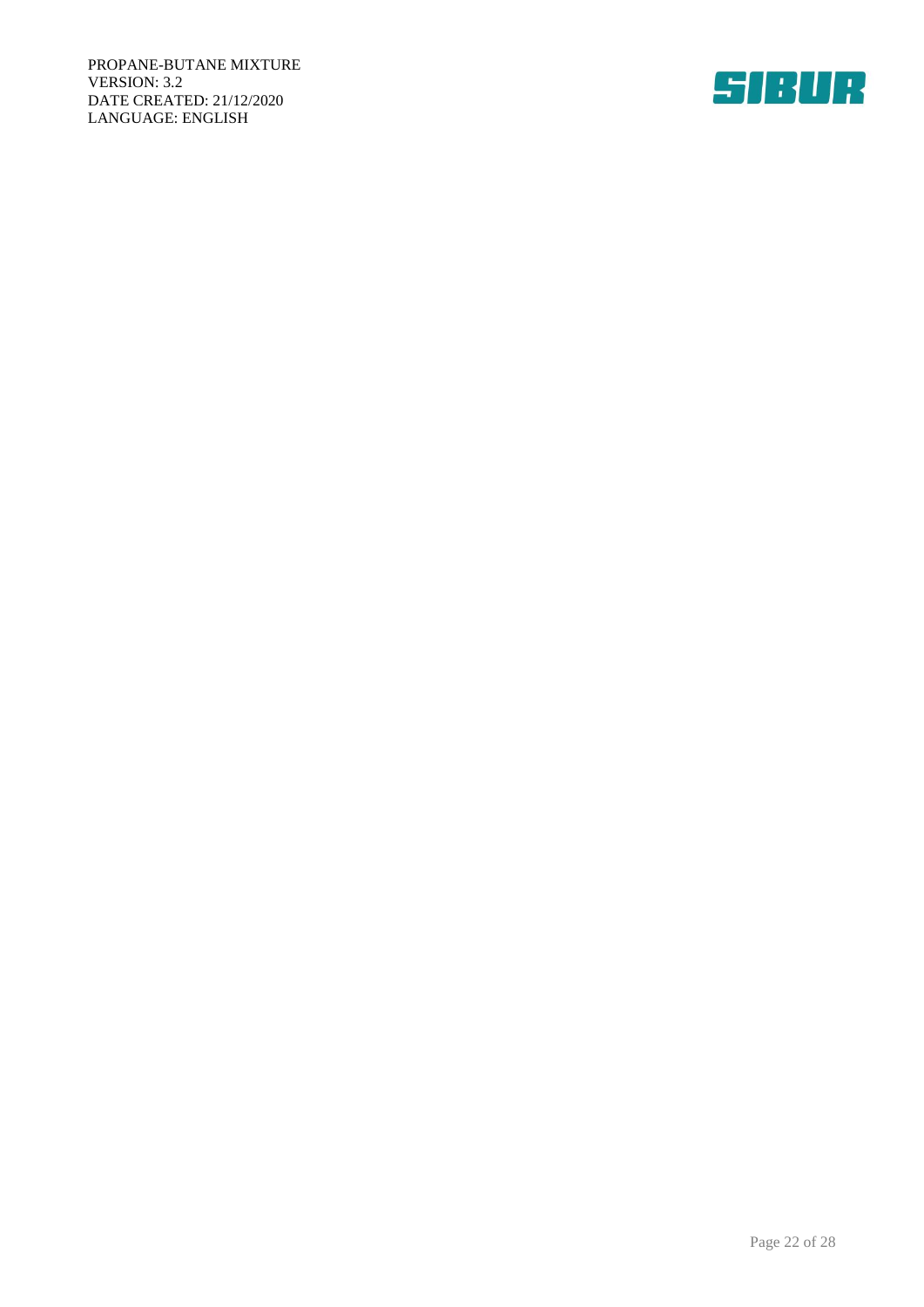

# **ANNEX 1. RELEVANT IDENTIFIED USES OF THE SUBSTANCE Uses by workers in industrial settings**

| <b>Identified</b><br>Use $(IU)$<br>name | <b>Use descriptors</b>                                                                                                                                                                                                                                                                                     |
|-----------------------------------------|------------------------------------------------------------------------------------------------------------------------------------------------------------------------------------------------------------------------------------------------------------------------------------------------------------|
| Manufacture                             | <b>Process category (PROC):</b>                                                                                                                                                                                                                                                                            |
| of substance                            | PROC 1: Use in closed process, no likelihood of exposure<br>PROC 2: Use in closed, continuous process with occasional controlled exposure<br>PROC 3: Use in closed batch process (synthesis or formulation)<br>PROC 4: Use in batch and other process (synthesis) where opportunity for<br>exposure arises |
|                                         | PROC 8a: Transfer of substance or preparation (charging/discharging) from/to<br>vessels/large containers at non-dedicated facilities                                                                                                                                                                       |
|                                         | PROC 8b: Transfer of substance or preparation (charging/discharging) from/to<br>vessels/large containers at dedicated facilities                                                                                                                                                                           |
|                                         | PROC 15: Use as laboratory reagent                                                                                                                                                                                                                                                                         |
|                                         | <b>Environmental release category (ERC):</b><br>ERC 1: Manufacture of substance                                                                                                                                                                                                                            |
|                                         | ERC 6aIndustrial use resulting in manufacture of another substance (intermediate)<br>Sector of end use (SU):                                                                                                                                                                                               |
|                                         | SU 8: Manufacture of bulk, large scale chemicals (including petroleum products)<br>SU 9: Manufacture of fine chemicals                                                                                                                                                                                     |
| Distribution                            | <b>Process category (PROC):</b>                                                                                                                                                                                                                                                                            |
| of substance                            | PROC 1: Use in closed process, no likelihood of exposure                                                                                                                                                                                                                                                   |
|                                         | PROC 2: Use in closed, continuous process with occasional controlled exposure                                                                                                                                                                                                                              |
|                                         | PROC 3: Use in closed batch process (synthesis or formulation)<br>PROC 4: Use in batch and other process (synthesis) where opportunity for                                                                                                                                                                 |
|                                         | exposure arises                                                                                                                                                                                                                                                                                            |
|                                         | PROC 8a: Transfer of substance or preparation (charging/discharging) from/to                                                                                                                                                                                                                               |
|                                         | vessels/large containers at non-dedicated facilities                                                                                                                                                                                                                                                       |
|                                         | PROC 8b: Transfer of substance or preparation (charging/discharging) from/to<br>vessels/large containers at dedicated facilities                                                                                                                                                                           |
|                                         | PROC 9: Transfer of substance or preparation into small containers (dedicated                                                                                                                                                                                                                              |
|                                         | filling line, including weighing)<br>PROC 15: Use as laboratory reagent                                                                                                                                                                                                                                    |
|                                         | <b>Environmental release category (ERC):</b>                                                                                                                                                                                                                                                               |
|                                         | ERC 1: Manufacture of substances                                                                                                                                                                                                                                                                           |
|                                         | ERC 2: Formulation of preparations                                                                                                                                                                                                                                                                         |
|                                         | ERC 3: Formulation of materials                                                                                                                                                                                                                                                                            |
|                                         | ERC4: Industrial use of processing aids in processes and products, not becoming<br>part of articles                                                                                                                                                                                                        |
|                                         | ERC5: Industrial use resulting in inclusion into or onto a matrix                                                                                                                                                                                                                                          |
|                                         | ERC 6a: Industrial use resulting in manufacture of another substance (use of                                                                                                                                                                                                                               |
|                                         | intermediates)                                                                                                                                                                                                                                                                                             |
|                                         | ERC 6b: Industrial use of reactive processing aids                                                                                                                                                                                                                                                         |
|                                         | ERC 6c: Industrial use of monomers for manufacture of thermoplastics                                                                                                                                                                                                                                       |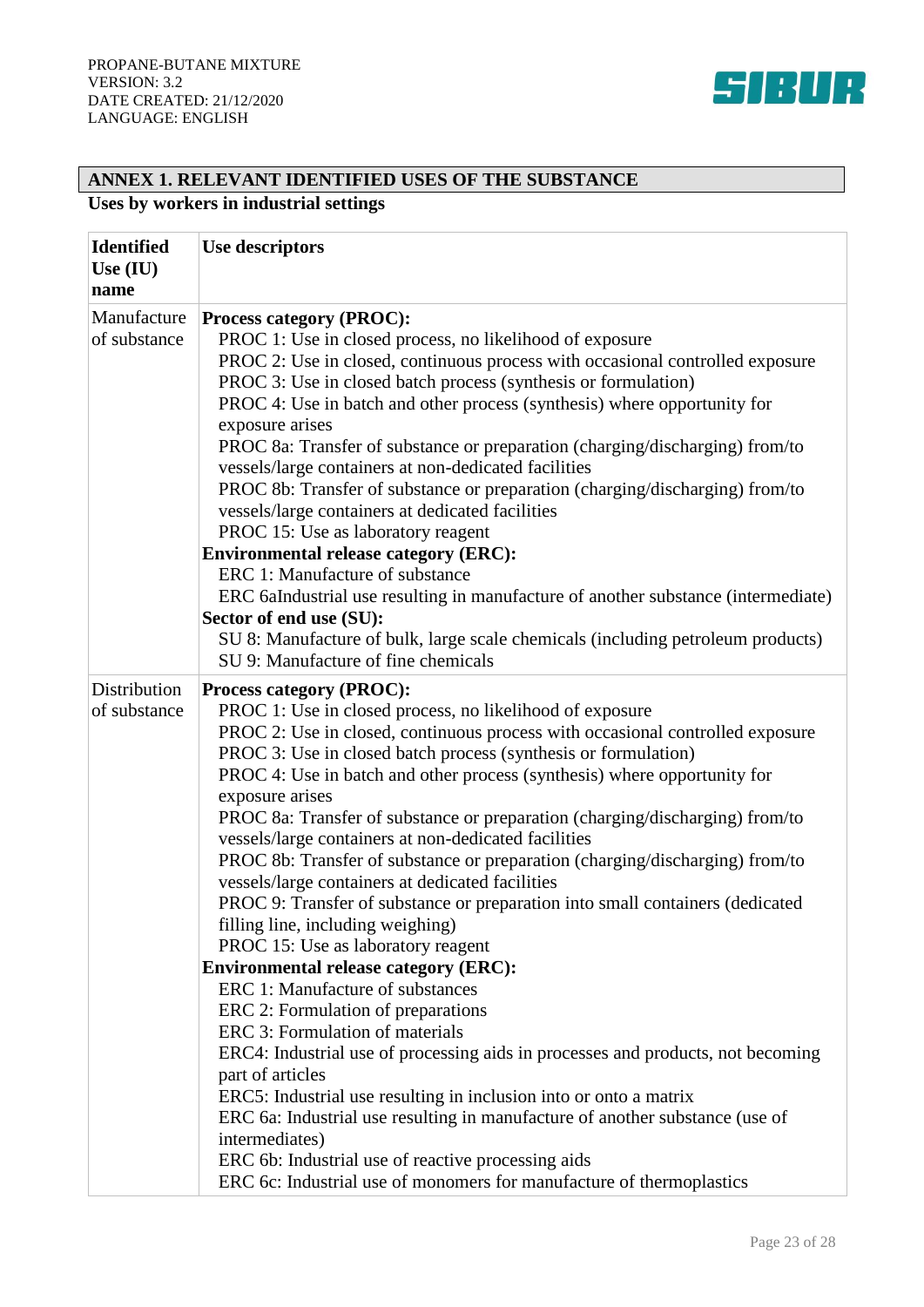

| <b>Identified</b><br>Use $(IU)$<br>name                              | <b>Use descriptors</b>                                                                                                                                                                                                                                                                                                                                                                                                                                                                                                                                                                                                                                                                                                                                                                                                                                                                |
|----------------------------------------------------------------------|---------------------------------------------------------------------------------------------------------------------------------------------------------------------------------------------------------------------------------------------------------------------------------------------------------------------------------------------------------------------------------------------------------------------------------------------------------------------------------------------------------------------------------------------------------------------------------------------------------------------------------------------------------------------------------------------------------------------------------------------------------------------------------------------------------------------------------------------------------------------------------------|
|                                                                      | ERC 6d: Industrial use of process regulators for polymerisation processes in<br>production of resins, rubbers, polymers<br>ERC 7: Industrial use of substances in closed systems<br>Sector of end use (SU):<br>SU 8: Manufacture of bulk, large scale chemicals (including petroleum products)<br>SU 9: Manufacture of fine chemicals                                                                                                                                                                                                                                                                                                                                                                                                                                                                                                                                                 |
| Use as a fuel                                                        | <b>Process category (PROC):</b><br>PROC 1: Use in closed process, no likelihood of exposure<br>PROC 2: Use in closed, continuous process with occasional controlled exposure<br>PROC 3: Use in closed batch process (synthesis or formulation)<br>PROC 4: Use in batch and other process (synthesis) where opportunity for<br>exposure arises<br>PROC 8a: Transfer of substance or preparation (charging/discharging) from/to<br>vessels/large containers at non-dedicated facilities<br>PROC 8b: Transfer of substance or preparation (charging/discharging) from/to<br>vessels/large containers at dedicated facilities<br>PROC 16: Using material as fuel sources, limited exposure to unburned product to<br>be expected<br><b>Environmental release category (ERC):</b><br>ERC 7: Industrial use of substances in closed systems<br>Sector of end use (SU):<br>$SU 0$ : Other: 3 |
| Blowing<br>agents                                                    | <b>Process category (PROC):</b><br>PROC 1: Use in closed process, no likelihood of exposure<br>PROC 2: Use in closed, continuous process with occasional controlled exposure<br>PROC 3: Use in closed batch process (synthesis or formulation)<br>PROC 8b: Transfer of substance or preparation (charging/discharging) from/to<br>vessels/large containers at dedicated facilities<br>PROC 9: Transfer of substance or preparation into small containers (dedicated<br>filling line, including weighing)<br>PROC 12: Use of blowing agents in manufacture of foam<br><b>Environmental release category (ERC):</b><br>ERC4: Industrial use of processing aids in processes and products, not becoming<br>part of articles<br>Sector of end use (SU):<br>$SU 0$ : Other: 3                                                                                                              |
| Formulation<br>and<br>(re)packaging<br>of substances<br>and mixtures | <b>Process category (PROC):</b><br>PROC 1: Use in closed process, no likelihood of exposure<br>PROC 2: Use in closed, continuous process with occasional controlled exposure<br>PROC 3: Use in closed batch process (synthesis or formulation)<br>PROC 4: Use in batch and other process (synthesis) where opportunity for<br>exposure arises<br>PROC 5: Mixing or blending in batch processes for formulation of preparations and<br>articles (multistage and/or significant contact)<br>PROC 8a: Transfer of substance or preparation (charging/discharging) from/to                                                                                                                                                                                                                                                                                                                |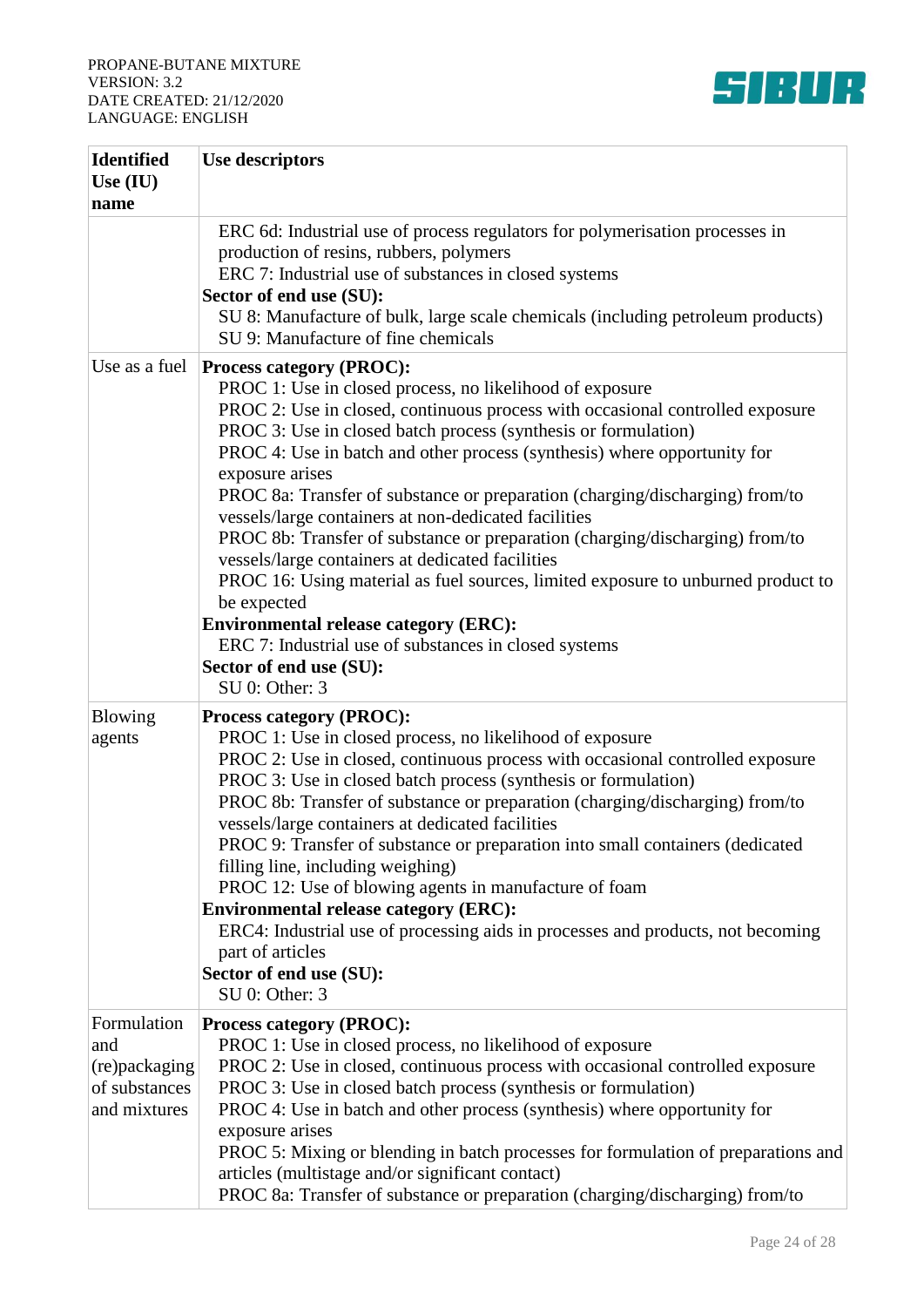

| <b>Identified</b><br>Use $(IU)$<br>name | <b>Use descriptors</b>                                                                                                                                                                                                                                                                                                                                                                                                                                                                                                                                                                                                                                                                                                                                                                                                                                                                                                                                                                                                                                                   |
|-----------------------------------------|--------------------------------------------------------------------------------------------------------------------------------------------------------------------------------------------------------------------------------------------------------------------------------------------------------------------------------------------------------------------------------------------------------------------------------------------------------------------------------------------------------------------------------------------------------------------------------------------------------------------------------------------------------------------------------------------------------------------------------------------------------------------------------------------------------------------------------------------------------------------------------------------------------------------------------------------------------------------------------------------------------------------------------------------------------------------------|
|                                         | vessels/large containers at non-dedicated facilities<br>PROC 8b: Transfer of substance or preparation (charging/discharging) from/to<br>vessels/large containers at dedicated facilities<br>PROC 9: Transfer of substance or preparation into small containers (dedicated<br>filling line, including weighing)<br>PROC 14: Production of preparations or articles by tabletting, compression,<br>extrusion, pelletisation<br>PROC 15: Use as laboratory reagent<br><b>Environmental release category (ERC):</b><br>ERC 2: Formulation of preparations<br>Sector of end use (SU):<br>SU 10: Formulation [mixing] of preparations and/or re-packaging (excluding<br>alloys)                                                                                                                                                                                                                                                                                                                                                                                                |
| Polymer<br>production                   | Process category (PROC):<br>PROC 1: Use in closed process, no likelihood of exposure<br>PROC 2: Use in closed, continuous process with occasional controlled exposure<br>PROC 3: Use in closed batch process (synthesis or formulation)<br>PROC 4: Use in batch and other process (synthesis) where opportunity for<br>exposure arises<br>PROC 8a: Transfer of substance or preparation (charging/discharging) from/to<br>vessels/large containers at non-dedicated facilities<br>PROC 8b: Transfer of substance or preparation (charging/discharging) from/to<br>vessels/large containers at dedicated facilities<br>PROC 16: Using material as fuel sources, limited exposure to unburned product to<br>be expected<br><b>Environmental release category (ERC):</b><br>ERC4: Industrial use of processing aids in processes and products, not becoming<br>part of articles<br>ERC 6c: Industrial use of monomers for manufacture of thermoplastics<br>Sector of end use (SU):<br>SU 10: Formulation [mixing] of preparations and/or re-packaging (excluding<br>alloys) |
| Polymer<br>processing                   | Process category (PROC):<br>PROC 1: Use in closed process, no likelihood of exposure<br>PROC 2: Use in closed, continuous process with occasional controlled exposure<br>PROC 3: Use in closed batch process (synthesis or formulation)<br>PROC 4: Use in batch and other process (synthesis) where opportunity for<br>exposure arises<br>PROC 5: Mixing or blending in batch processes for formulation of preparations and<br>articles (multistage and/or significant contact)<br>PROC 6: Calendering operations<br>PROC 8a: Transfer of substance or preparation (charging/discharging) from/to<br>vessels/large containers at non-dedicated facilities<br>PROC 8b: Transfer of substance or preparation (charging/discharging) from/to<br>vessels/large containers at dedicated facilities                                                                                                                                                                                                                                                                            |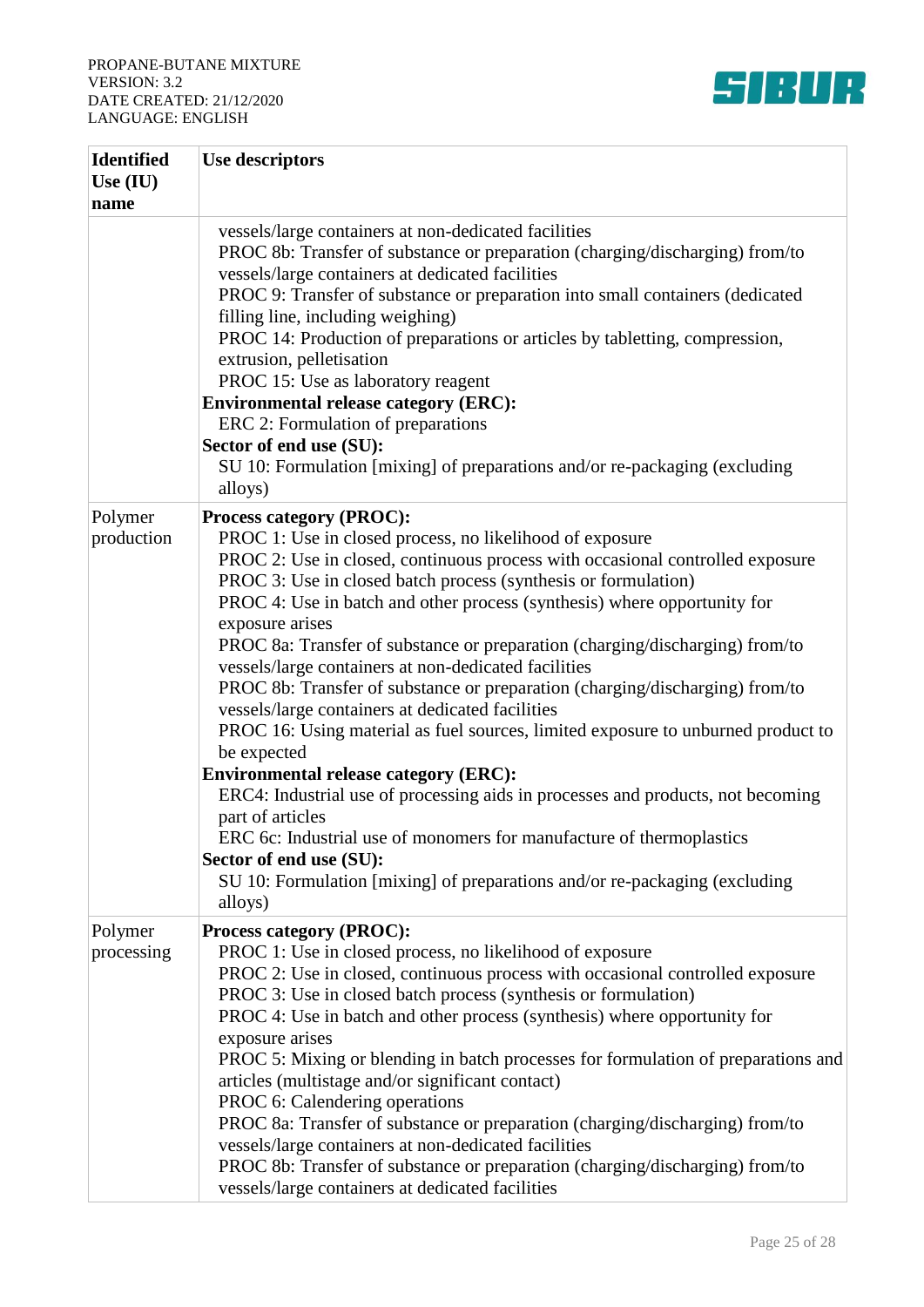

| PROC 9: Transfer of substance or preparation into small containers (dedicated<br>filling line, including weighing)<br>PROC 13: Treatment of articles by dipping and pouring<br>PROC 14: Production of preparations or articles by tabletting, compression,<br>extrusion, pelletisation<br><b>Environmental release category (ERC):</b>                                                                                                                                                                                                                                                                                                                                                                                                          |
|-------------------------------------------------------------------------------------------------------------------------------------------------------------------------------------------------------------------------------------------------------------------------------------------------------------------------------------------------------------------------------------------------------------------------------------------------------------------------------------------------------------------------------------------------------------------------------------------------------------------------------------------------------------------------------------------------------------------------------------------------|
| ERC4: Industrial use of processing aids in processes and products, not becoming<br>part of Articles<br>Sector of end use (SU):<br>SU 10: Formulation [mixing] of preparations and/or re-packaging (excluding<br>alloys)                                                                                                                                                                                                                                                                                                                                                                                                                                                                                                                         |
| <b>Process category (PROC):</b><br>PROC 1: Use in closed process, no likelihood of exposure<br>PROC 2: Use in closed, continuous process with occasional controlled exposure<br>PROC 3: Use in closed batch process (synthesis or formulation)<br>PROC 4: Use in batch and other process (synthesis) where opportunity for<br>exposure arises<br>PROC 8a: Transfer of substance or preparation (charging/discharging) from/to<br>vessels/large containers at non-dedicated facilities<br>PROC 8b: Transfer of substance or preparation (charging/discharging) from/to<br>vessels/large containers at dedicated facilities<br>PROC 9: Transfer of substance or preparation into small containers (dedicated<br>filling line, including weighing) |
| <b>Environmental release category (ERC):</b><br>ERC 7: Industrial use of substances in closed systems<br>Sector of end use (SU):<br>$SU 0$ : Other: 3                                                                                                                                                                                                                                                                                                                                                                                                                                                                                                                                                                                           |
| <b>Uses by professional workers</b>                                                                                                                                                                                                                                                                                                                                                                                                                                                                                                                                                                                                                                                                                                             |

| Use as a fuel <b>Process category (PROC):</b>                                                                                        |
|--------------------------------------------------------------------------------------------------------------------------------------|
| PROC 1: Use in closed process, no likelihood of exposure                                                                             |
| PROC 2: Use in closed, continuous process with occasional controlled exposure                                                        |
| PROC 3: Use in closed batch process (synthesis or formulation)                                                                       |
| PROC 4: Use in batch and other process (synthesis) where opportunity for exposure                                                    |
| arises                                                                                                                               |
| PROC 8a: Transfer of substance or preparation (charging/discharging) from/to<br>vessels/large containers at non-dedicated facilities |
| PROC 8b: Transfer of substance or preparation (charging/discharging) from/to<br>vessels/large containers at dedicated facilities     |
| PROC 16: Using material as fuel sources, limited exposure to unburned product to be<br>expected                                      |
| <b>Environmental release category (ERC):</b>                                                                                         |
| ERC 9a: Wide dispersive indoor use of substances in closed systems                                                                   |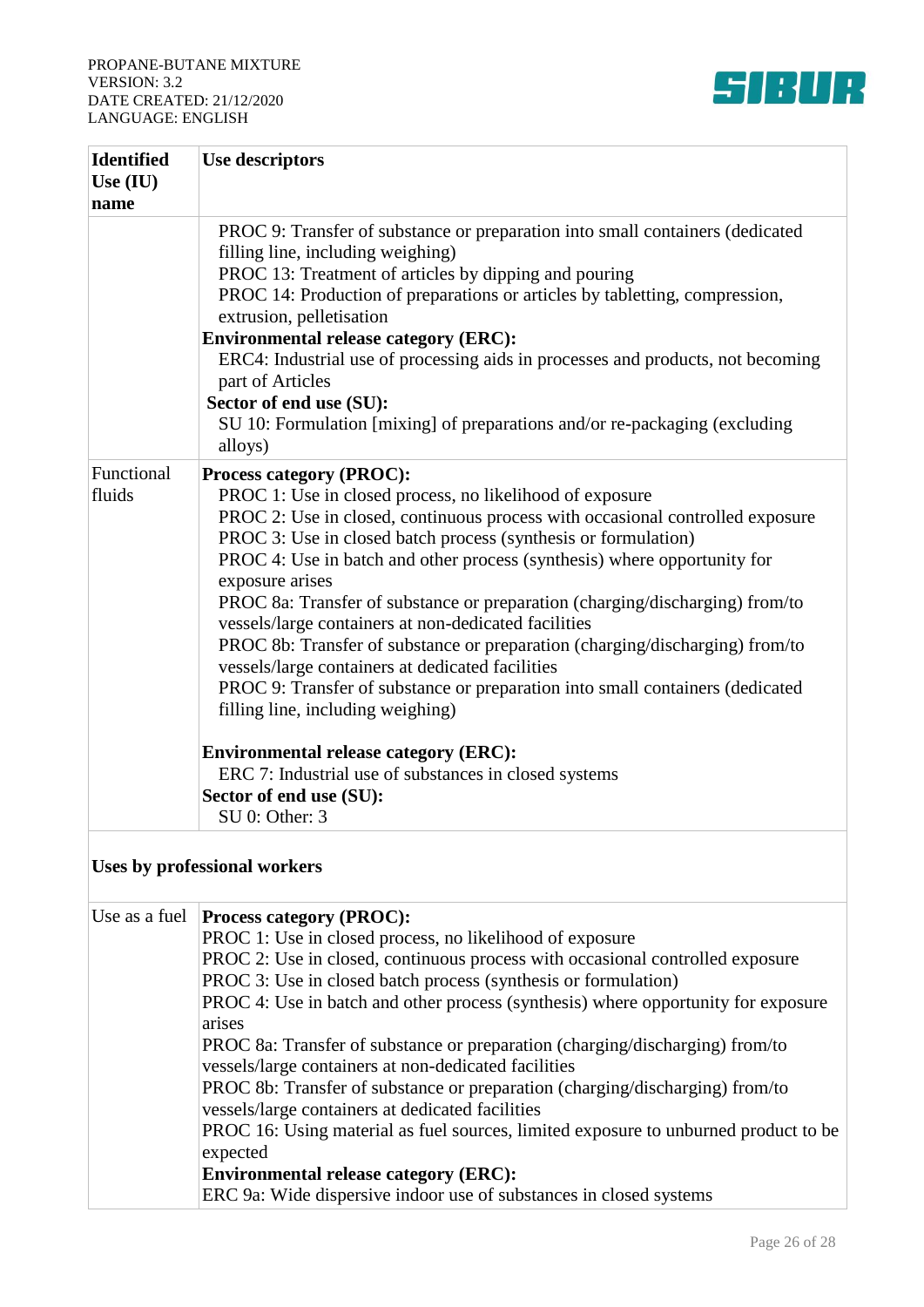

| <b>Identified</b><br>Use $(IU)$<br>name | <b>Use descriptors</b>                                                                                                                                                                                                                                                                                                                                                                                                                                                                                                                                                                                                                                                                                                                                                                                                                                                                                                                                                                                                                                                                                                                                      |  |
|-----------------------------------------|-------------------------------------------------------------------------------------------------------------------------------------------------------------------------------------------------------------------------------------------------------------------------------------------------------------------------------------------------------------------------------------------------------------------------------------------------------------------------------------------------------------------------------------------------------------------------------------------------------------------------------------------------------------------------------------------------------------------------------------------------------------------------------------------------------------------------------------------------------------------------------------------------------------------------------------------------------------------------------------------------------------------------------------------------------------------------------------------------------------------------------------------------------------|--|
|                                         | ERC 9b: Wide dispersive outdoor use of substances in closed systems<br>Sector of end use (SU): Other: 22                                                                                                                                                                                                                                                                                                                                                                                                                                                                                                                                                                                                                                                                                                                                                                                                                                                                                                                                                                                                                                                    |  |
| Propellants                             | <b>Process category (PROC):</b><br>PROC 11: Non industrial spraying<br><b>Environmental release category (ERC):</b><br>ERC 8a: Wide dispersive indoor use of processing aids in open systems<br>ERC 8d: Wide dispersive outdoor use of processing aids in open systems<br>Sector of end use (SU): Other: 22                                                                                                                                                                                                                                                                                                                                                                                                                                                                                                                                                                                                                                                                                                                                                                                                                                                 |  |
| Polymer<br>processing                   | <b>Process category (PROC):</b><br>PROC 1: Use in closed process, no likelihood of exposure<br>PROC 2: Use in closed, continuous process with occasional controlled exposure<br>PROC 3: Use in closed batch process (synthesis or formulation)<br>PROC 4: Use in batch and other process (synthesis) where opportunity for exposure<br>arises<br>PROC 5: Mixing or blending in batch processes for formulation of preparations and<br>articles (multistage and/or significant contact)<br>PROC 6: Calendering operations<br>PROC 8a: Transfer of substance or preparation (charging/discharging) from/to<br>vessels/large containers at non-dedicated facilities<br>PROC 8b: Transfer of substance or preparation (charging/discharging) from/to<br>vessels/large containers at dedicated facilities<br>PROC 14: Production of preparations or articles by tabletting, compression,<br>extrusion, pelletisation<br>PROC 21: Low energy manipulation of substances bound in materials and/or articles<br>Sector of end Environmental release category (ERC):<br>ERC 8a: Wide dispersive indoor use of processing aids in open systems<br>Use (SU): Other: 22 |  |
| Functional<br>fluids                    | Process category (PROC):<br>PROC 1: Use in closed process, no likelihood of exposure<br>PROC 2: Use in closed, continuous process with occasional controlled exposure<br>PROC 3: Use in closed batch process (synthesis or formulation)<br>PROC 8a: Transfer of substance or preparation (charging/discharging) from/to<br>vessels/large containers at non-dedicated facilities<br>PROC 9: Transfer of substance or preparation into small containers (dedicated filling<br>line, including weighing)<br>PROC 20: Heat and pressure transfer fluids in dispersive, professional use but closed<br>systems<br><b>Environmental release category (ERC):</b><br>ERC 9a: Wide dispersive indoor use of substances in closed systems<br>ERC 9b: Wide dispersive outdoor use of substances in closed systems<br>Sector of end use (SU): Other: 22                                                                                                                                                                                                                                                                                                                 |  |
| <b>Uses by consumers</b>                |                                                                                                                                                                                                                                                                                                                                                                                                                                                                                                                                                                                                                                                                                                                                                                                                                                                                                                                                                                                                                                                                                                                                                             |  |
| Identified<br>Use $(IU)$                | <b>Use descriptors</b>                                                                                                                                                                                                                                                                                                                                                                                                                                                                                                                                                                                                                                                                                                                                                                                                                                                                                                                                                                                                                                                                                                                                      |  |